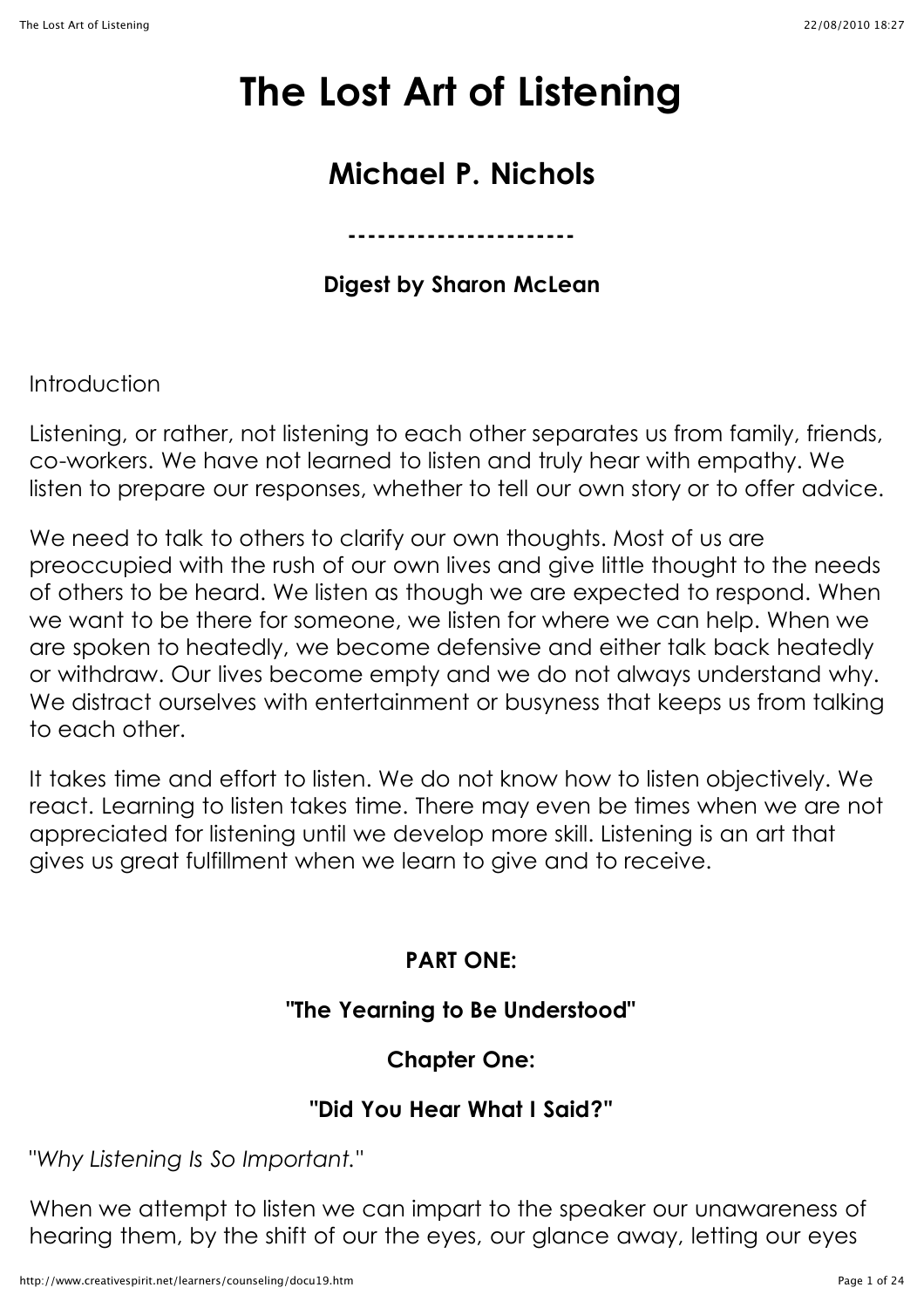glaze over, looking around, or interrupting them to speak to someone else. All of these signals leave the speaker knowing they have not been heard.

Not being heard limits our responsiveness in all areas of our living. We long to be understood by someone listening to and hearing us, with understanding and compassion. We become stronger when we are recognized. The simplest things can trigger a sense of rejection, even an unreturned phone call.

The trouble is, we think we do listen. Imagine a time of joy you wanted to share and no one was there to take time to pay attention to you, especially someone you want to do the listening. They are too busy. Actually, they are so caught up in their own lives, they do not realize you need to talk, to share. Not being listened to is especially hurtful with those closest to you whom you expect would understand. When you are talking, how soon does your listener break in to speak?

Two important aspects of listening are to obtain knowledge and to be fully available to someone who is speaking, not to switch the conversation to yourself. Being listened to sincerely motivates us. We know we are appreciated.

For example, a young person goes away to college and sees others with many possessions which leaves the new attendee feeling less than competent to compete. This young person attempts to confide in the parents, but is brushed off with platitudes of, "Everyone feels this way at first", "Make more friends", or "Study harder", none of which indicates any compassion for the real problem of needing to be heard and supported as a person. Often this very lack of being heard is most painful between us and our parents, children, spouses.

Habits of not listening continue throughout life and invade our relationships with our intimates. Couples complain, "He doesn't listen to me", "She doesn't understand my pressures", "He tells others more than he tells me".

When we are not heard, we feel isolated. There is nothing so satisfying as a good conversation in which neither person tries to top the other, in which there is a feeling of safety to say anything, knowing you will be heard for the person you are and you will listen to the person they are, without losing the friendship. When we have the courage to really listen, misunderstandings can be avoided or healed as we allow deeper meanings to be expressed.

#### **Chapter Two:**

## **"Thanks for Listening"**

*"How Listening Shapes us and connects us to each other."*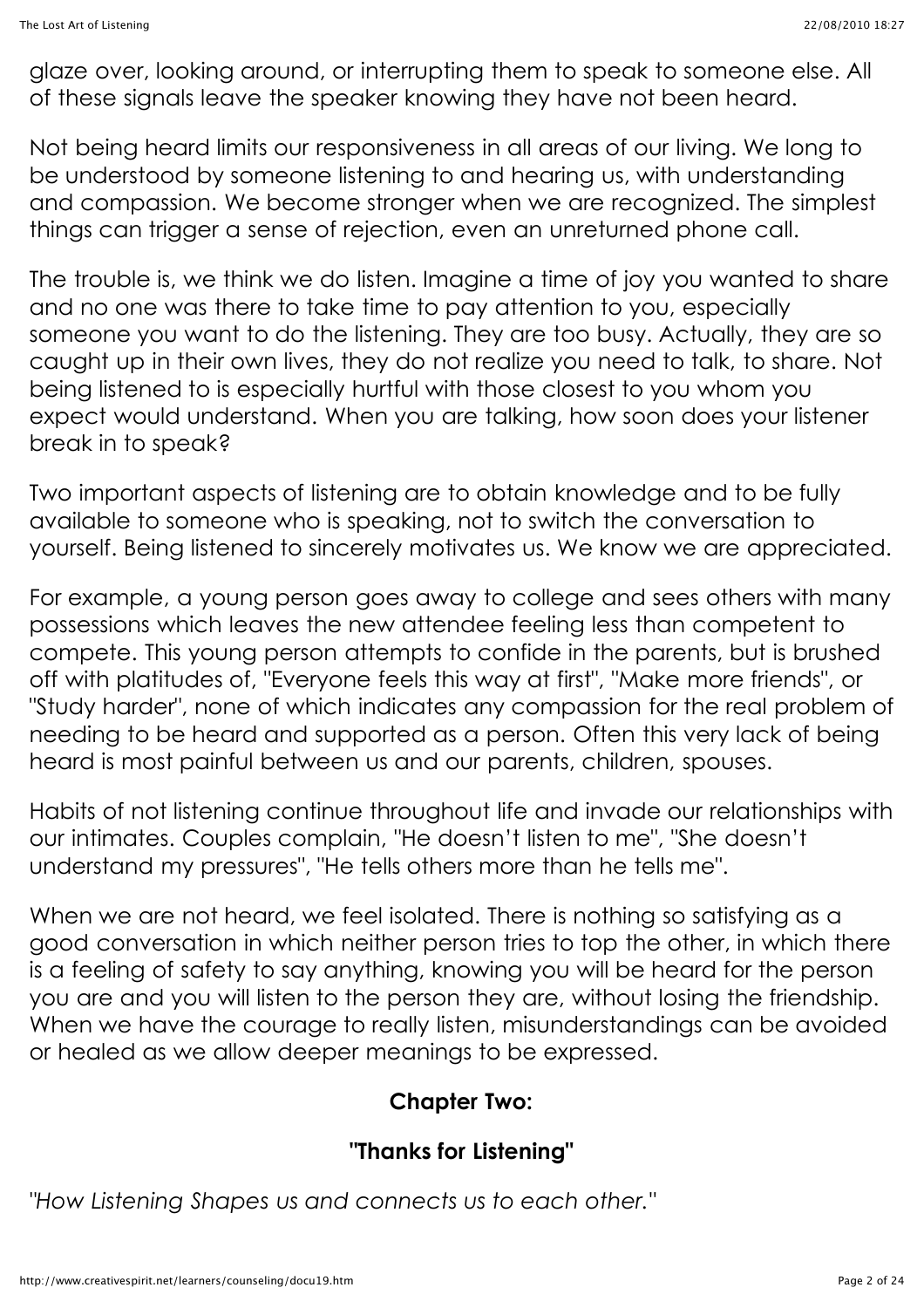Definitions of ourselves develop in our verbal interactions with others. We function in relationship to others through talking and listening, striking a balance of equals relating to one another. Listening is a major key to the development of healthy relationships with ourselves and with others. Our inner experience is shaped by what we are approved for saying or doing, and by that which we are disapproved for saying or doing. Parents shape their children's inner perceptions by caring listening that supports inner self esteem, or by inappropriate statements said in defeating ways that contribute to a child being unsure and requiring outside approval for inner choices. The thoughts that are never shared create an inner split within the self and affect the very character of the child.

We are not born with an identifiable self intact. It is built by how we are heard and responded to from infancy. Daniel Stern, in "The Interpersonal World of the Infant (New York: Basic Books, 1985) explained his discovery of the continuing symbiotic relationship of the infant to the mother and the need to function within that relationship as the beginning of relating. Being understood is of critical importance to us.

1. "Here I Am": The Sense of an Emergent Self

The baby (Birth to 2 Months) once thrust into the world, makes demands in, often, loud voice. Those caring for her must figure out what the baby wants. These parents then begin to assign meaning to the noises of the baby, "You want that?", "You're hungry?", "You want to be held?", "You did that?", etc. Unresponded to, the infant can become panicky, feeling abandoned, misunderstood, setting the stage for life beliefs.

2. "Hey, Look At Me!": The Sense of a Core Self

This is the age (2 to 7 Months) when the baby becomes outgoing with smiles, sounds, and seeing those around. The temptation is to over respond to these signals. Or there are parents who are so preoccupied that they do not respond. The baby is a person with her own feelings and needs. The parent who over responds or ignores the baby is abandoning the child's emotional needs. The appropriate response is to relate to the baby as she is, not as the parent wants her to be. Loneliness and self-doubt result at this early age.

3. "Honey, I'm Cold. Don't you Want a Sweater?": The Sense of a Subjective Self

This is the age (Birth to 2 Months) the child begins to get messages across about what she wants. This is the time of mental telepathy and exploration. If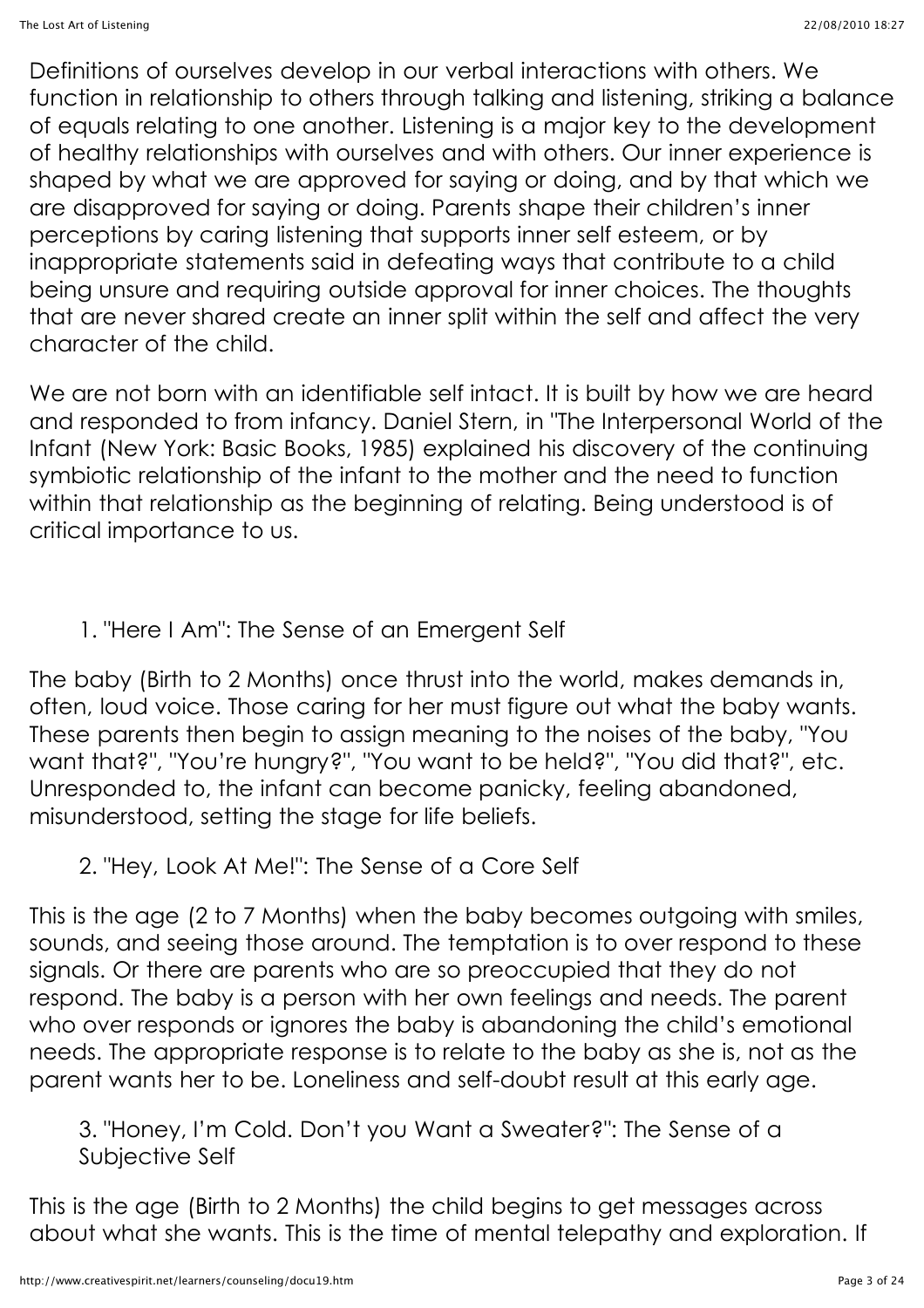the message is understood the child is validated. If the exploration is reprimanded, the child is confused and upset. Attunement is the goal for the child to feel accepted and encouraged to continue the communication and explorations.

4. "No, I Don't Want a Nap! I Want to Play.": The Sense of a Verbal Self

At this age (15 to 18 months) language develops. Language is a major step in learning communication. However, if the child is ignored at this important stage, she begins to withdraw and, at the extreme, can develop into a permanently sad person.

By the age of four or five, the child who has been listened to is more confident and trusting of his teachers. The child who has been ignored, whether by disapproval or by strong discipline, tends to withdraw rather than reach out in stressful situations in school.

Mutual understanding is how we relate, usually verbally. We want to "share" our experience with another in the simplest ways that let us tell about ourselves and have someone listen to us. Empathic relating helps us to feel appreciated and cared for, just as we are, without being judged. When the child is secure, he becomes the adult who continues to be secure in relationships.

When people are listened to and appreciated as children, they grow up being open and trusting with people. But people are lessened by not being heard which leads to holding in thoughts and feelings and, therefore, hurts full communication. Both listening and being listened to improve our attitudes and even improve our physical vitality.

## **Chapter 3:**

## **"Why Don't People Listen?"**

## *"How Communication Breaks Down"*

Conflict between people happens. Each of us processes information that we want to say in a way that seems clear to us. Conversely, we think we hear others clearly. But each of us is processing the information through our ingrained thoughts and expectations. We also transfer our expectations onto others, expecting them to behave in a way that fits our notions of responsiveness. And they listen through their own habits of responding. Then, when communication breaks down, we become defensive.

To be able to really listen means we must, for the moment, abandon what we expect to hear and listen attentively to what is being said. As we grow into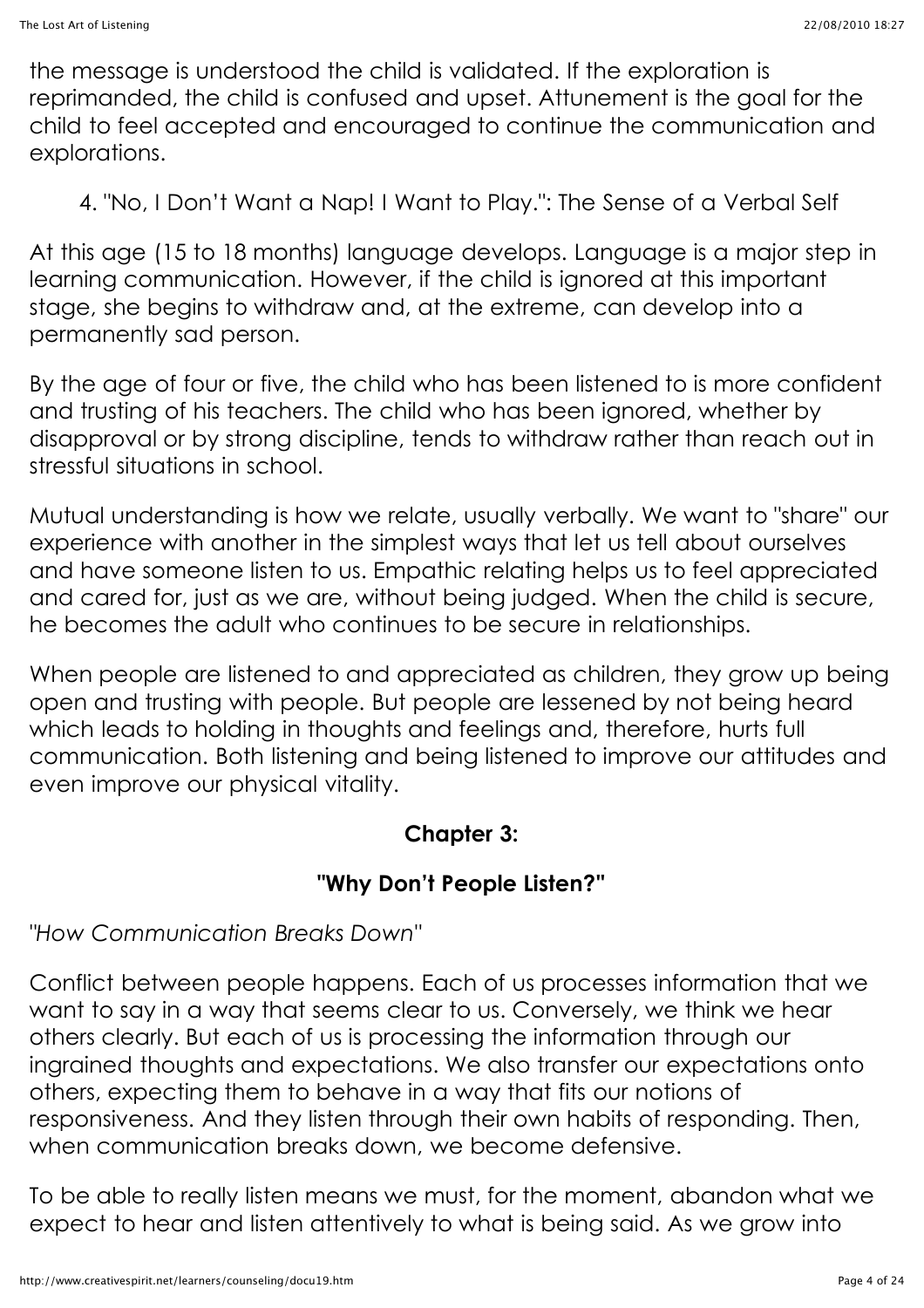adolescence we form protections against things that have the potential to hurt us. Listening through this inner voice sets us up to protect ourselves from antagonistic messages. When we do trust someone and they do not hear us as we need, we feel severely betrayed. Listening can be learned, even if, at first, it seems contrived. We need to learn to listen with our whole selves, not just our ears.

Emotionally, the tone of speaking can convey various meanings with as simple a statement as, "Have you fed the dog?" Intimate relationships give rise to emotional interpretations that respond to a simple statement easily, or defensively.

When we aren't listened to as we need, we tend to attribute fault to the other person, only rarely checking ourselves and our manner of speaking. Changing patterns of communication requires us to change the way we relate. We can't change others.

Sometimes the intended point is not stated clearly. We tend toward innuendo, expecting the other person to understand and figure out the real point. We talk all around our real point with a variety of tactics to avoid saying what is really on our mind.

Conversation usually happens on more than one level, that which is said and that which is meant. We know what we are saying and we assume others hear us as we intend. For instance, we may have a need just to talk, to vent, so we begin. The other person then offers answers or advice to solve our problem. But, we may not have explained that we just wanted to vent, not to be "helped". It is important to listen for a person's need at their emotional level and for us to regularly check to be sure we are being heard as we need.

Choosing the right time to talk to someone is important, too. When someone is clearly occupied, or you have a sense of their pressures, you can choose best times to talk to them, either seriously or just to chat. Choosing the appropriate conversation for the situation is important. A family problem is not well discussed at a cocktail party. Who is present during a conversation also alters the context and what is divulged. Some serious conversations are better reserved for private time and place. We are also affected by the attentive attitude of the listener.

Some people are difficult to listen to, such as those who give too much description, or those whose primary interest is all they talk about, or those whose conversations seem very one-sided. Another difficulty of listening is when innuendos infer judgment of our behavior or words. Some people do not respond much and you wonder if they are listening at all. Perhaps we could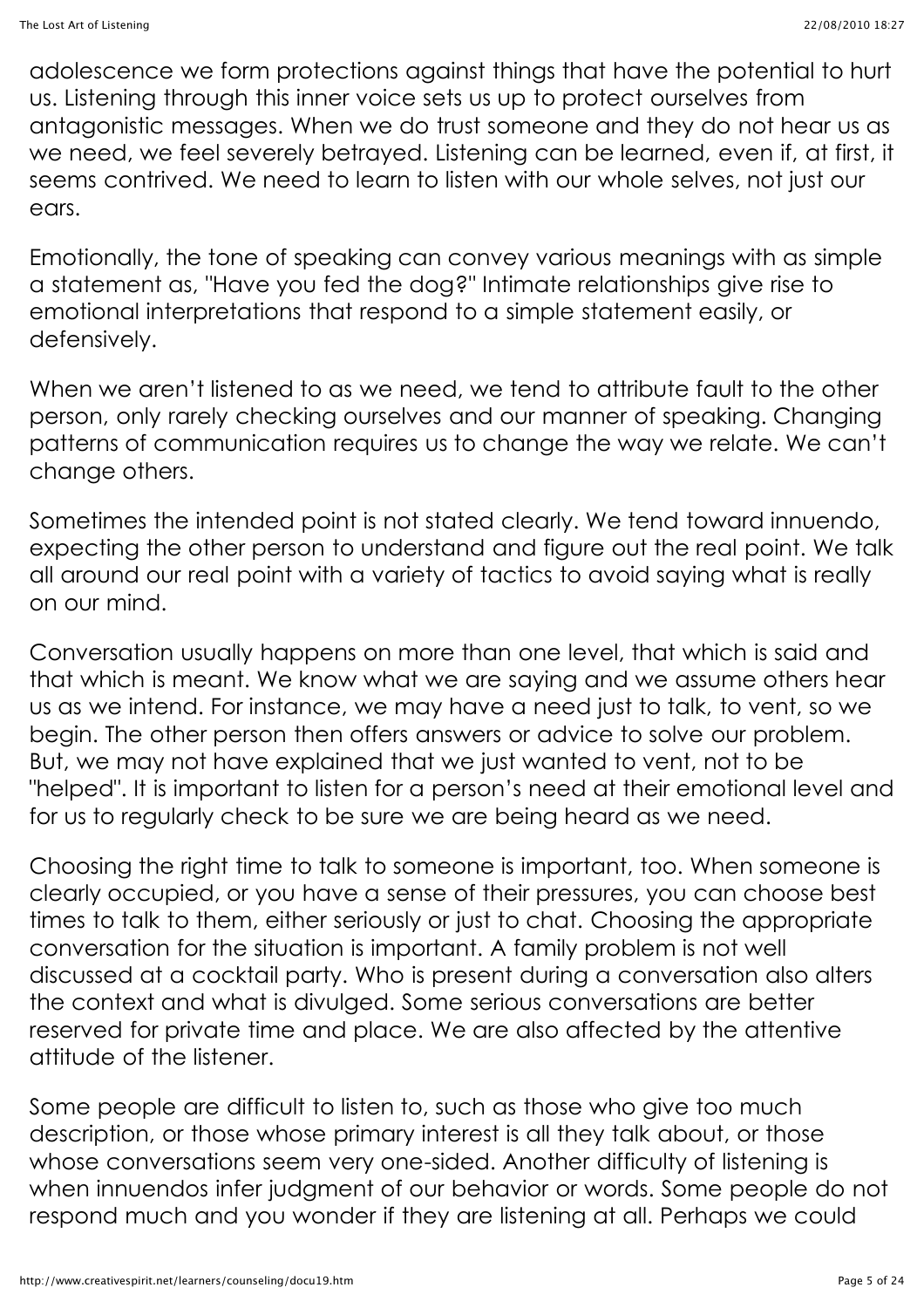occasionally check with our listener, about how ready they are to listen to us, or, conversely, find out if they feel we listen to them. Listening is interdependent.

Men and women are described as thinking, speaking, and listening differently from one another. But perhaps the best suggestion is that wholly listening might bridge the gaps of differences and bring us back to more effective relating.

## **PART TWO:**

#### **"The Real Reasons People Don't Listen"**

## **Chapter 4:**

## **"When Is It My Turn?"**

*"The Heart of Listening: The Struggle to Suspend Our Own Needs"*

The author reports on his first interview when he learned that he did not listen to the client so much as try to be a "good therapist", which illustrates the most important ingredient of a good listener: to take real interest in the speaker leaving our own agendas. Good listening requires us to withhold our input until the speaker has had her say. Active listening requires great self control. Listening is a burden we take on to experience the other person, particularly when we lose interest in listening and want to jump in with our opinions, advice, judgment, or our own story. A story is related of a daughter and father meeting in a restaurant to talk. The daughter hears her father begin with the same old complaints about his work. At first she is irritated because she wants to talk about her concerns, too. Then she finds herself really listening to him and discovering that he has been shut out by the family, rather than being heard. She acknowledges his feelings; he experiences tears and thanks for her listening to him.

Listening requires effort. But just being still while another speaks is not necessarily listening. They can feel that we are just waiting. Nor is encouragement always helpful. It is necessary to let the speaker express feelings that they need to say. When a child is asked what went on in his day went and responds, "Nothing.", perhaps that's true but it may be more useful to listen and respond to his feelings, not continue to search for facts about his behavior or accomplishments.

Varieties of not listening include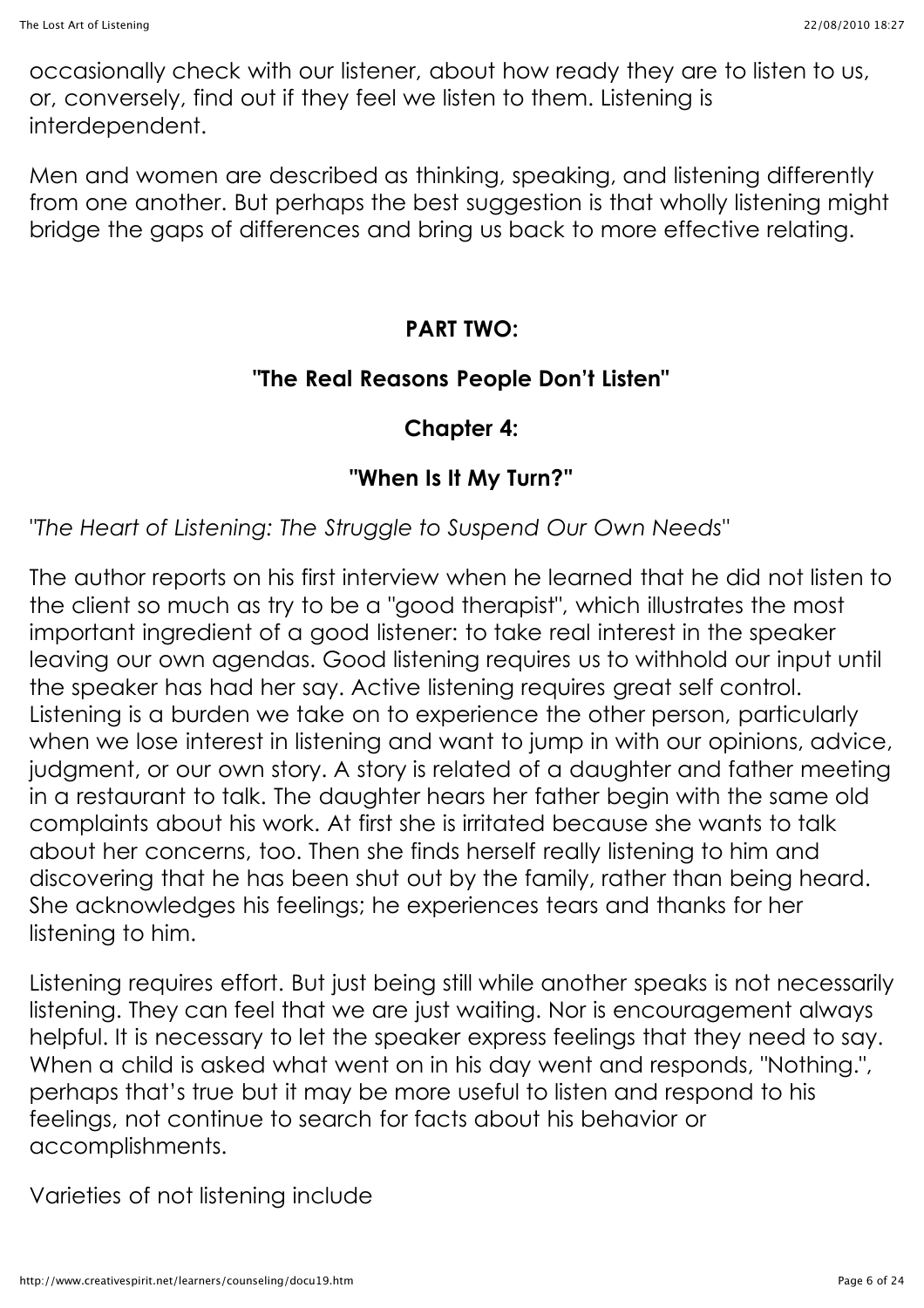1. Telling my story that your story reminds me of.

2. Overdone sympathy that becomes condescending. Empathy is sincerely, quietly listening and responding to the speaker.

3. Giving advice - giving solutions.

4. Joking about everything to cover our discomfort.

5. Telling a person not to feel they way they do amounts to our discomfort at being upset by their concerns.

Stereotypes of how men and women listen differently are evened out in that the art of listening and being listened to is similar for all of us.

#### **Chapter Five:**

#### **"You Hear Only What You Want to Hear?"**

*"How Hidden Assumptions Prejudice Listening"*

Listening is complicated by the interference from our own inner feelings and attitudes. What we think of the speaker affects what we can hear from them. Perhaps you have experienced a situation when you heard one side of the story and had the opportunity to later hear the other side. Did you notice how it affected and expanded your understanding of the picture of what took place. In both cases you listened and heard from two different individuals, two versions of what took place between them. We are also affected by our opinion of the speaker and our experience of his/her typical ways of speaking: truthfully, clearly, fudging, exaggerating, etc. Listening is an interaction and some people prey on our goodwill by talking too long or fast or complaining or dominating. Some people we listen to out of courtesy, but notice how our minds wander.

Object relations theory refers to the mental constructs (objects) that we hold in our minds from early training and built-up expectations as we react from inner pictures, not always to the outer experience. So we relate to others based on our own training and respond from old ideas. Over-reaction to being criticized comes from how we were treated as children, approved or rejected. We continue to react from that childish part of us by going on the offensive or shutting up when we feel criticized. Our childish part does not relate adult to adult. We tend to grow up and leave home before our relationships with our parents are matured, thus we carry the same responses into our adult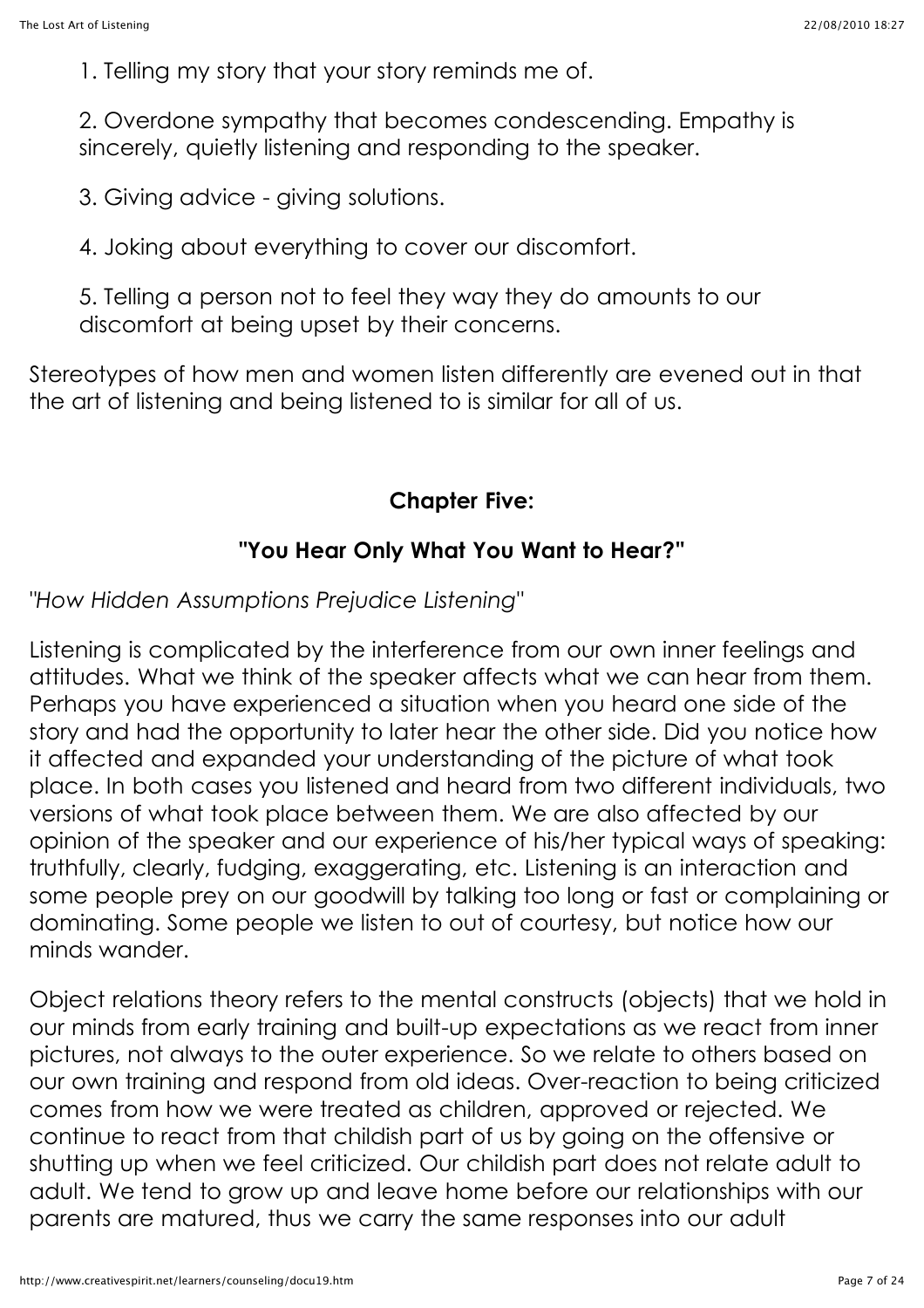relationships. Later, older, we attempt to balance our relationships at home, but tend to approach them with the same feelings we had before we left, which often leads to no solution. Many people are unable to extricate themselves from the old patterns of relating within their families.

What may be helpful is to realize that only parts of us are having trouble listening. We may be reacting to our parent from that little boy or girl part who is anxious. Most of us are aware of more than one side inside of us with which we have arguments. The same is true in interactions with others. Consider those times when you ask another to help you make a decision, or someone asks you. Notice that we have a tendency to ask of those whom we expect to answer us with what we want to hear. Instead of responding with advice, how about listening to what part of them (or you) is speaking in order to understand what part of them (or you) is calling out. Giving advice rarely does any good. It is more useful to let the person talk while you encourage them to explore the facets of their dilemma.

The definition of the voices within is called a 'vertical split', the parts that war in us to do or not do. 'Horizontal split' is repression. When we are in a disagreement, it may be helpful to notice what parts of them and of us are engaged, such as a rebellious part, an angry part, or a protective part.

Instead of berating ourselves for being poor communicators, it may make more sense to pay attention to what parts of us are awakened in a particular situation. Then we can learn to release those emotional reactors within us and find a more reasonable voice.

#### **Chapter Six:**

#### **"Why Do You Always Overreact?"**

*"How Emotionality Makes Us Defensive"*

Criticism is the most likely to trigger emotional reactions in us. Emotional reactions include anger and fear at whatever is being said. Sometimes we can understand someone who usually does not speak harshly and expect that they are in a bad mood. But someone who overreacts to making mistakes is harder to understand when they collapse into cowering contrition. Then there are those people who are super critical. Any return comment sends them into a defensive rage making them extremely difficult to listen to. We can make generalizations to explain their behavior, but it is more important to realize that the person's individual history will more likely reveal the cause of their inappropriate reacting. Our wounds can be deep and hidden until something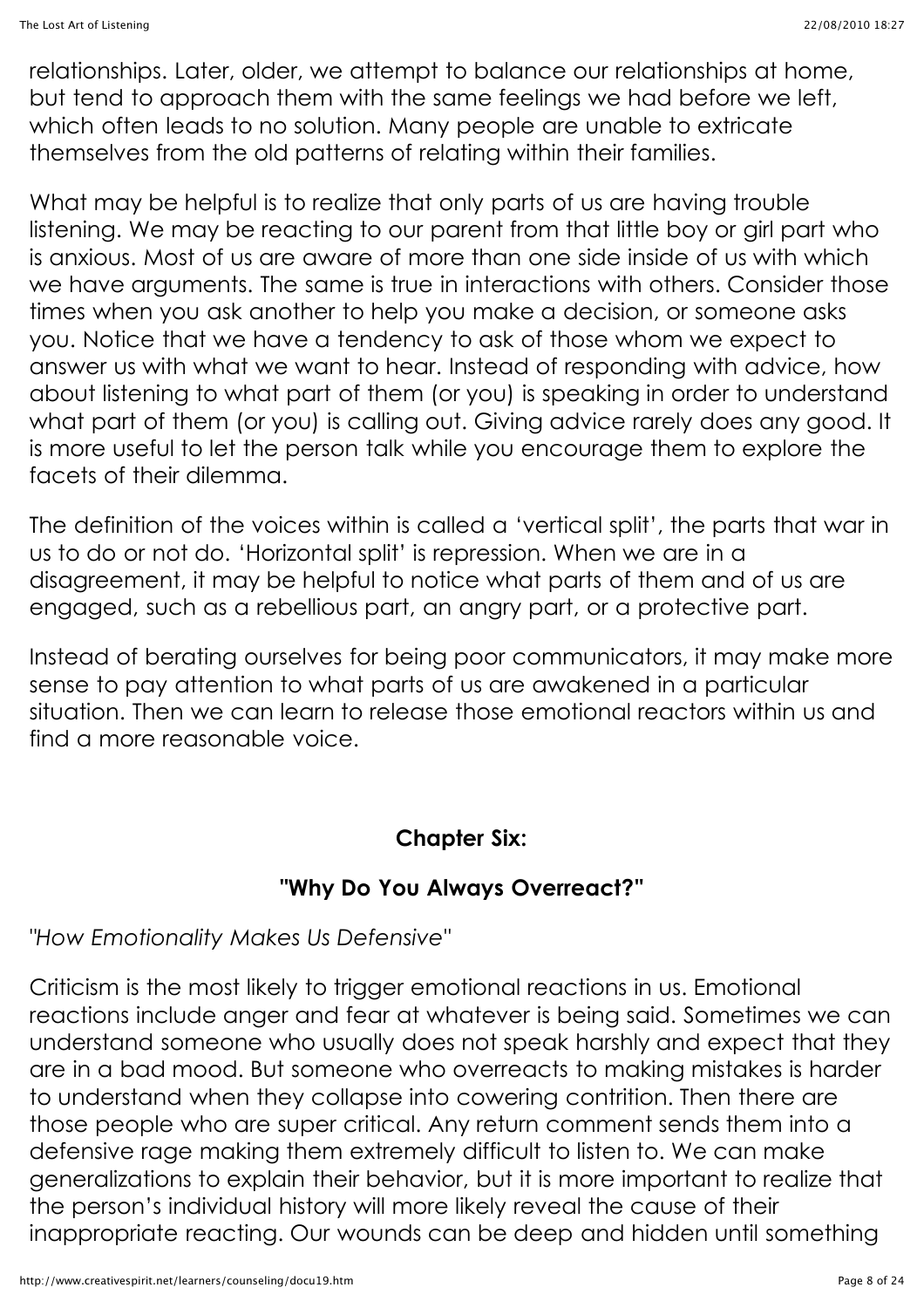triggers our reaction, usually of shame or insecurity. Criticism strikes at our very self, our identity, what we do or say, or even our appearance.

We are most intolerant of those things we do not like in ourselves making it difficult to be a good listener. When we realize this and begin to pay attention to others with consideration for them, we can improve our ability to listen objectively.

Our emotions and how we react are the main reason dialogues turn into quarrels. Consider the last time you dashed to answer the phone, only to have it be a sales pitch. Our overreaction is our emotions erupting. Emotions are not wrong, but they are what interfere in our relationships making it hard to be rational. It is important to pay attention to these reactions, but in the heat of the moment they can be wrong timing. They come from parts of us that we don't like that need to be understood and accepted. We tend to generalize about ourselves as wholly bad persons when we feel criticized.

Conflicts often arise with those closest to us because we do not like or want to hear what they are saying or doing. For example, when our children are exhibiting negative behavior we want to help them but feel helpless, so we would rather avoid or ignore them. Then we can't listen without advising which leads to arguments which leads to one or the other leaving the room or your life. The next time you witness or are a part of an argument, notice the other person, and notice that either of them or you could just stop arguing. Feeling threatened by what another is saying often triggers feelings of shame for not being more able to deal with the object of the criticism. We react most strongly to those things in us that we don't like.

Spouses often complain that they are not heard by the other, but the same information may be received by someone else. For instance, a wife talks to her husband about her back hurting. He advises her to see a chiropractor. Later, the wife tells the husband that her friend suggested the same thing. The husband reacts, "I told you that. Why didn't you listen to me?" The wife did not want advice from her husband, she wanted caring and compassion, so rejected advice. She couldn't hear the suggestion from him.

Learning to be a good listener can be complicated by speakers whose tone of voice and belligerence defy being properly listened to as they abuse our willingness to listen. Listening to someone like that makes us feel pressured and anxious. Individuals who are clear about themselves as persons can listen more freely. Problems arise when two people's feelings overlap and interfere with each other and issues come up in an already charged atmosphere. Individuation emerges when we learn to separate our thoughts from our feelings and allow other people to be who they are.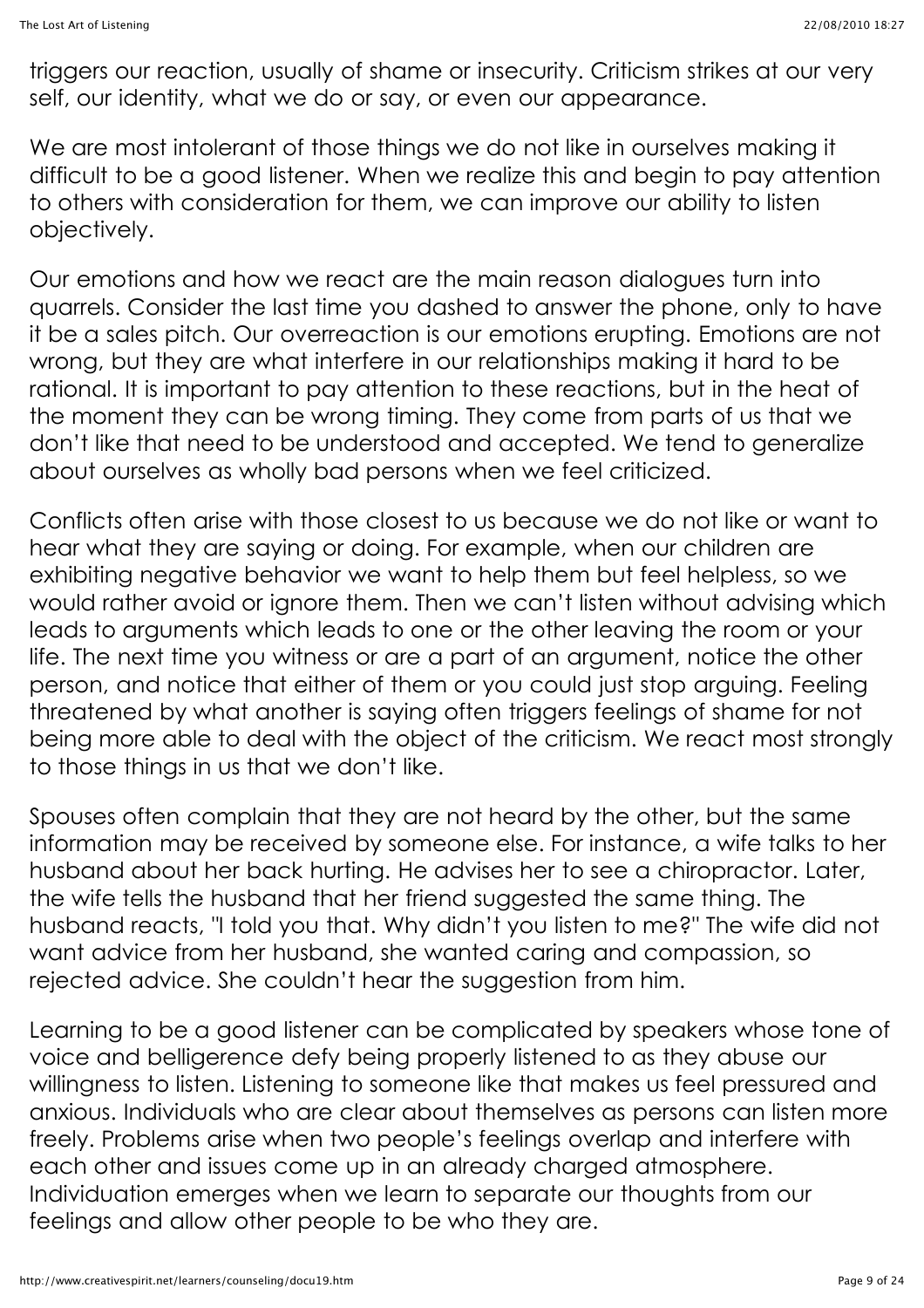Elevated emotions can interfere with clear communication leaving a listener feeling attacked or belittled. We need to listen to how we sound when we express how we feel. We need to lower the decibel of our emotions to let others hear us, particularly in difficult situations.

Therapists hear many of these reasons expressed by people in an impasse in their relationships in family. Healing broken relationships can begin by finding ways to express to the person your understanding of their feelings to encourage them to talk. Mostly what a person wants to hear is a simple apology, with no defense of your position nor pressure to elicit a response. In fact, the person's initial reaction may be one of anger. Let that be all right.

People in close relationships who are quiet or withdrawn have a protective coating around them, where it is safer to be in their own heads than out in the hazardous world of relating. The pursuer-distancer dynamic is activated when one partner attempts to communicate and the other partner retreats even further. Pressure from one creates a dance with the other moving equally away.

The hardest people to hear are those we are closest to in family and work relationships. With persistence to stay open and responsive, we grow stronger, mature, and enrich our ability to continue learning to listen and to be heard.

#### **PART THREE**

## **Getting Through to Each Other"**

#### **Chapter Seven:**

#### **"Take Your Time — I'm Listening"**

*"How to Let Go of Your Own Needs and Listen"*

Listen. Practice focussed listening whenever you have the opportunity, with family, co-workers, friends. Stop other things you are doing, tune in to the person, and listen. People will respond to being understood and connected. Two common mistakes we make when learning to listen is timing and the type of questions. When another person is rushed is not a time to expect them to be able to focus on answers other than short ones. When the timing is better, asking open-ended questions about specifics you are aware of in their present experience can lead to more response. Listening involves caring about the person and the response they make more than learning routines to follow. Studied or faked interest does not work. Let yourself go and really listen.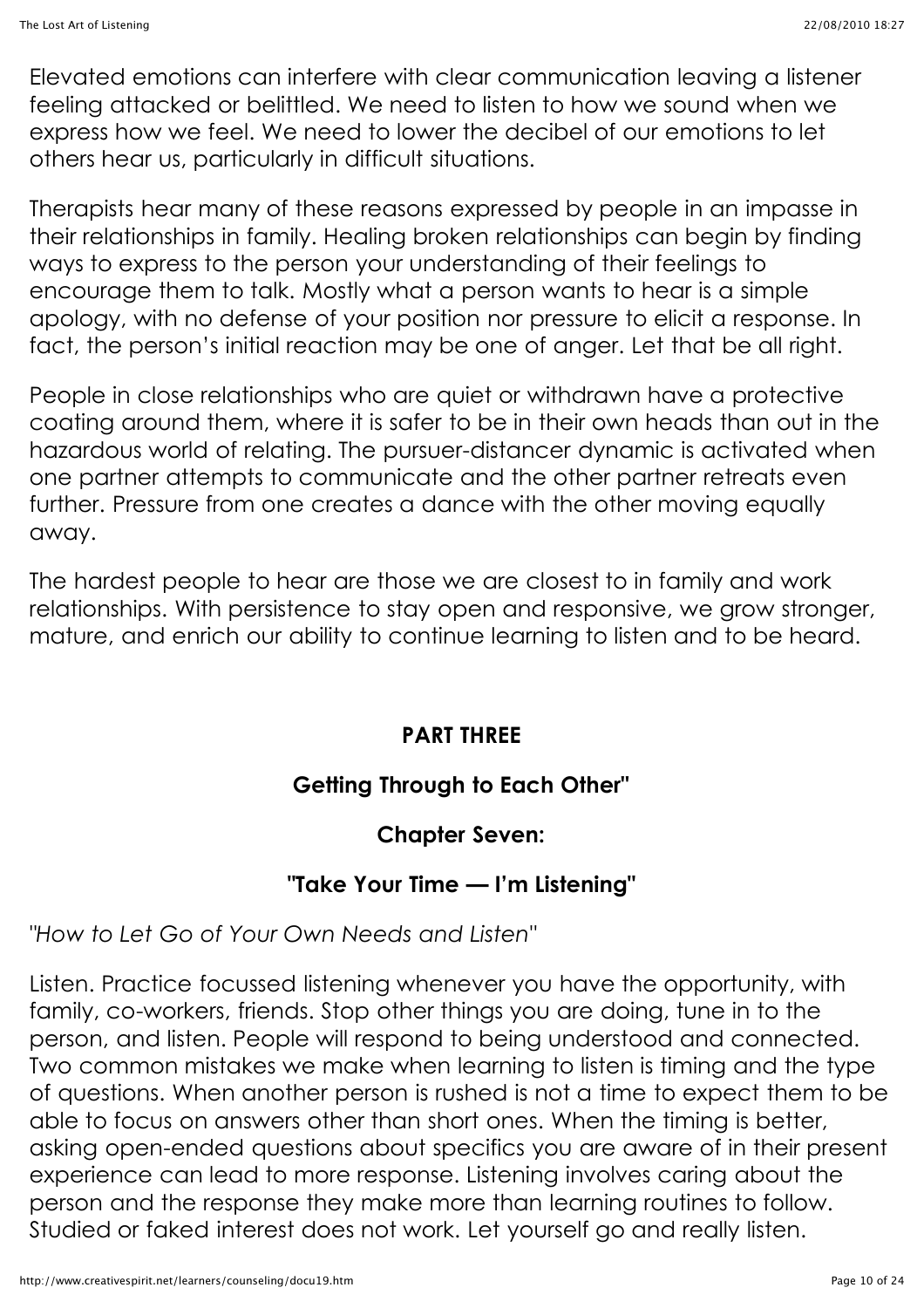People are more likely to listen to your point of view after you have taken the time and interest to explore their vantage point. When you can listen with objectivity, and not interject your attitudes, while you are exploring the other person's view, creates an atmosphere of trust in which they are more likely to open up to you. We are not automatons and sometimes we have pressing needs that preclude our listening well.

Just say so. Tell a person you would rather talk a little later, or ask if you could say your say first. Don't pretend to listen. Listening quietly is being involved with the other person, not shut down. Ask questions that pursue what they have said, perhaps for more clarification. Listening is an active state. Letting the other person know you are hearing involves responding with interest, with questions or restatements of what you are hearing. Reflecting what the other person is saying is basic to good communication. Arguments feed on each one repeating their viewpoint over and over, unaware if they are being heard. Acknowledging another's point of view does not mean taking responsibility for them, only being aware.

The difficulty with this prescription is that conflict stirs emotions and attempting to restate the other's words in the heat of the moment can feel like giving in to them. Acknowledging that each person has the right to their feelings is the beginning of really listening.

Listening involves letting go of your position, temporarily, leaving a feeling of losing control, particularly when we expect not to like what we will hear. Tolerating conflict arouses feelings of being threatened. Just the words, "I understand how you feel" can open up communication.

A therapist usually becomes aware of individual's unsatisfactory sex lives. People are embarrassed and reluctant to talk about something that seems hopeless. They could talk it out between them if they were able to be less reactive in a discussion. Feeling heard is more important than being agreed with.

Control includes interrupting another with your own story or comments about your experience, thinking that is listening. But the speaker feels invalidated, not listened to. Giving advice mostly does not help. Just listen. However, listening without responding, staying silent, is not enough to convey to the speaker that you are listening. The speaker needs your input, including eye contact, smiling or frowning in response to the words, nodding your head. Controlling the speaker includes leading or manipulating them in relating their story by irrelevant questions or opinion statements in response to what they are saying. When someone needs to talk about a problem with a spouse, questions about where they were and what they were eating are controlling the storyteller's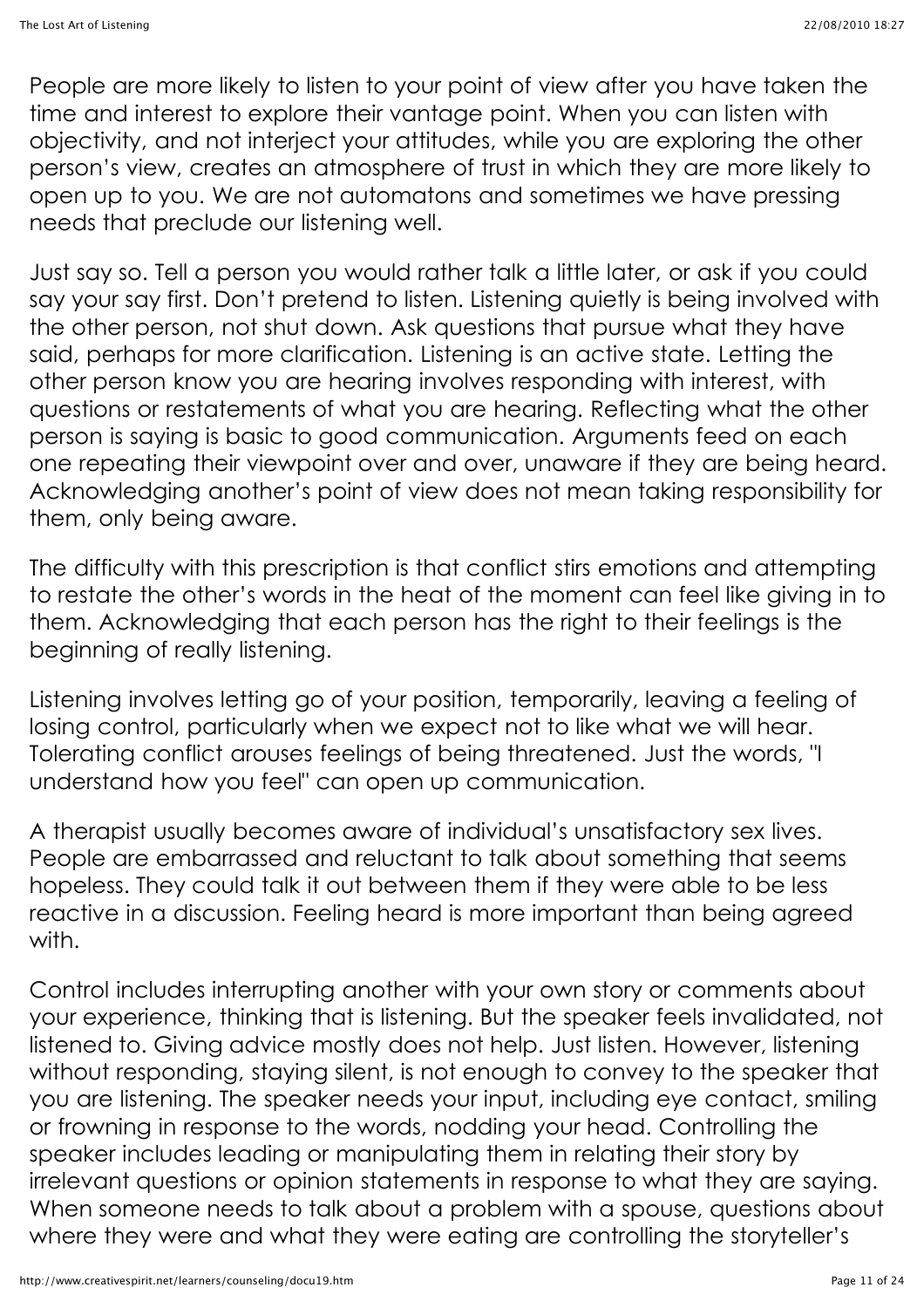flow.

It is useful if a speaker is clear about what they need. "I just need to talk. OK?" "You don't have to agree, but let me express my view." If your listener starts giving advice, ask them to just let you explain how you feel. If your listener interrupts you, ask them to wait until you are finished. Retain control of your speaking.

Some people are hard to listen to. But, consider: the person who relentlessly talks about themselves may feel unlistened to because of half-hearted listeners. Taking a real interest in them, delving deeper can lead to real communication, more satisfaction for them, and possibly their taking an interest in you.

We can control others by subliminally ignoring them, eg, no eye contact, trying to make them go away. But, once we have established that we will listen without interrupting or turning away, our speaker learns to trust us and to speak more freely and easily.

## **Chapter Eight:**

## **"I Never Knew You Felt That Way"**

*"Empathy Begins with Openness"*

Preconceived notions of what you expect from any one speaker limits your ability to hear. Preset methods of relating also limit our ability to be responsive in each different interchange. Allowing ourselves to be open to really hear another opens ranges of delight and surprises when we touch deeper aspects of people. Empathy is that quality that is open to what and how others express, being aware of the variety that is presented. Being prepared to be sensitive to others vastly improves communication.

In our home life, we expect to relax and be "natural" which usually contributes to less than satisfactory efforts to relate. "Responsive Listening" takes practice. Pay attention and start the practice intentionally. Improvement is to be expected and much better relating.

We also have a tendency to "jump to conclusions". Cutting others off, interrupting, not letting them finish. All contribute to the control issue. We think we are being supportive, when, in fact, we leave the other person feeling not listened to. If you forget to listen well, stop yourself, say, "I'm sorry", or some such, and continue to listen.

Real listening lets us transcend ourselves as we listen with empathy. The goal is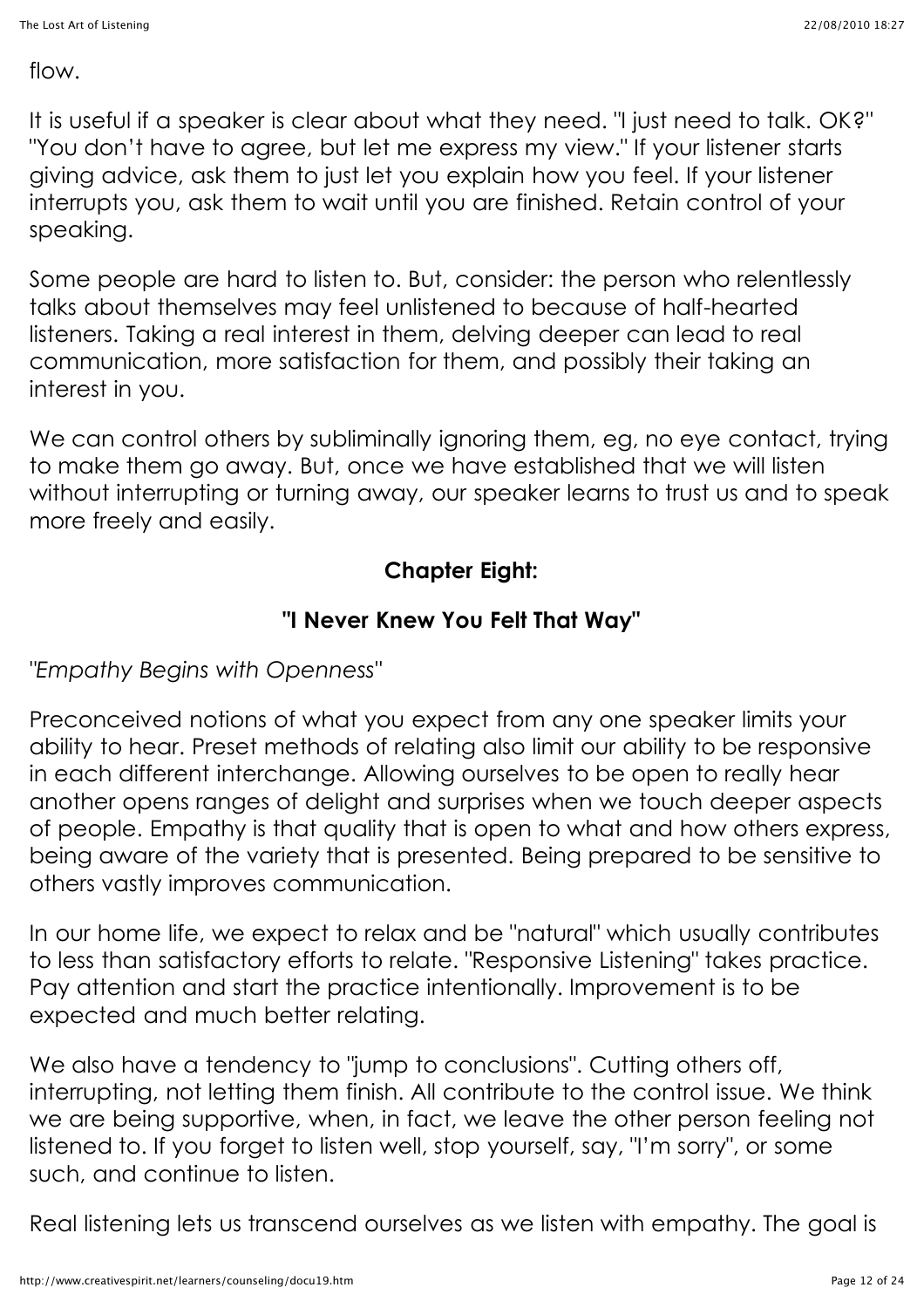to set aside memory, desire, and judgment. Sharing thoughts and feelings bring us closer together with understanding. We validate another's feelings without judgment. Empathy involves the ability to listen caringly while thinking about what is being said to comprehend meaning and feelings. Don't assume you understand. The other person's experience is unique and he/she needs to be able to express it. Be interested, ask questions, then listen. Especially in conflict is it important to set yourself aside to listen.

Negotiating with someone who is angry is helped by listening to all they have to say. Let them run down, a wonderful way to discover how it looks from their world.

Assumptions are usually what we think the other person is thinking. We know what we are thinking. After sincerely listening, then it is important for us to firmly expect our view to be heard.

Being sensitive includes understanding other people's rhythms and volume. Some people prefer to be quiet to think when things are rough; others need to talk. Some people expect you to understand subtly; others expect you to say right out what you want to say. Relax into another person's rhythm to learn even more about them.

Our insensitivity shows itself mostly with those we love. Anxiety usually stems from something specific: stress, real or threatened change, power. Powerless people tend to be the poorer listeners. They are afraid no one will pay attention. On the other hand, the more powerful person may also not listen well due to inner anxiety. When we ask a child what is wrong and they try to tell us, we may find ourselves lecturing them more than listening. We are afraid of anger. It is threatening.

Truly making the effort to listen to another, especially when they are angry, by becoming more aware of what parts of them are acting out, may help us gain perspective and deeper understanding (of ourselves, too).

Be sensitive to timing, when is good time to talk. Pay attention to their body language. Do they look preoccupied? Or ask, before you interrupt to talk, "Have you got a minute?"

Nagging includes saying the same things over and over, either criticism or orders. Nagging tries to change another person, and belittles him/her. If you are the nagger, try speaking fewer times on the same topic and limit comments to those things that are truly important to you. Ask them for input, "What do you think?'; "Thanks for listening." Give time for them to respond and care what they say. You may not like their reasons, but being heard can help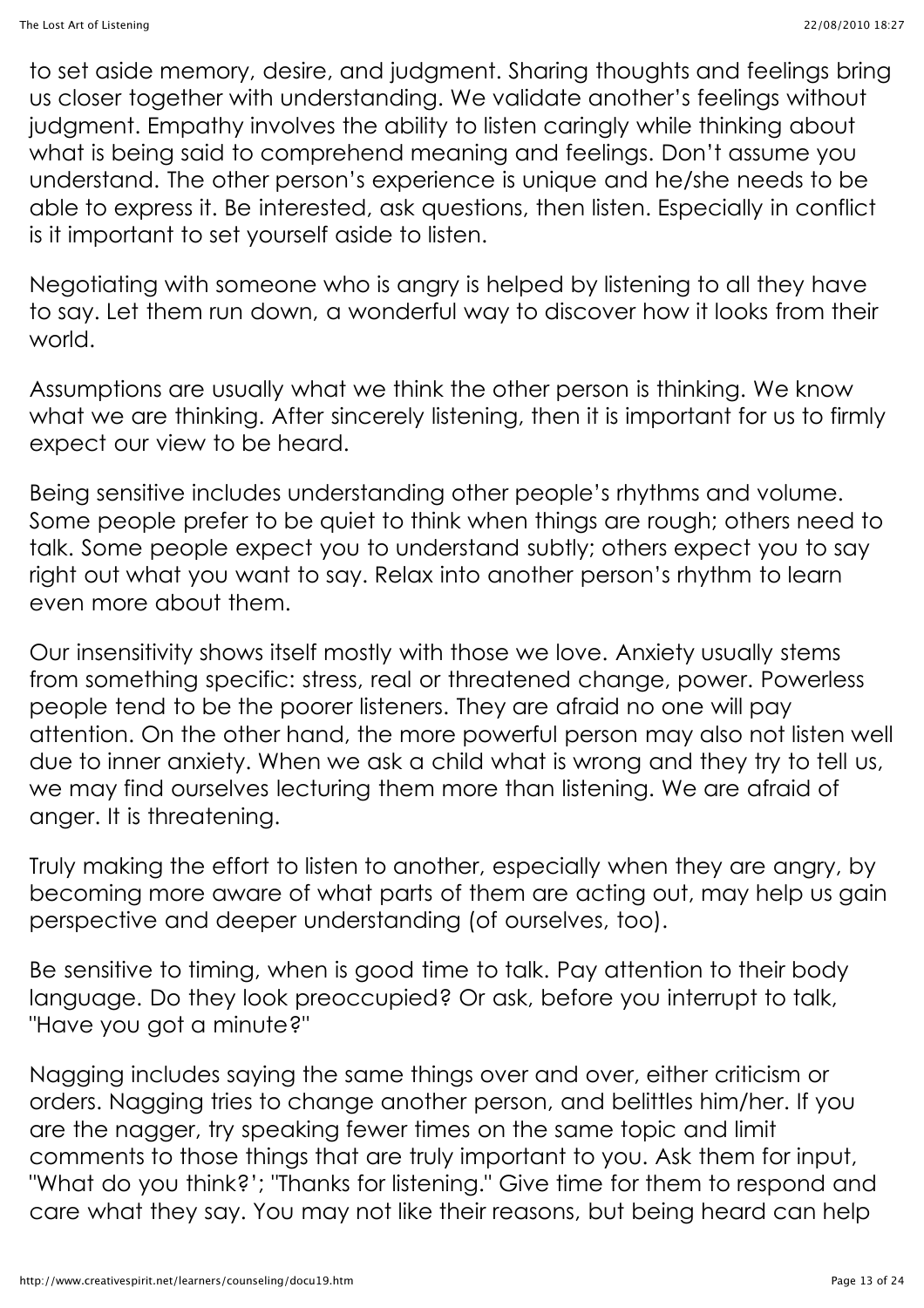the negotiations. If you are the naggee, try saying, "No". Get the message clear about what is being requested.

Giving criticism, without upsetting everyone, requires considering the importance to you of what you are criticizing, whether it is a child, spouse, or employee. When you decide those things that matter, find a way and time to talk to the person. Ask them to hear your point of view. Sometimes it is just better to let your need for them to put the dishes in the sink go, rather than continuing in the nagger role. Always criticize in private. Explain how you feel. Ask the other person to respond, even you don't agree.

Self reflective awareness includes stepping away from yourself to see how or what you are contributing to a miscommunication situation. Do you listen to yourself? Do you give yourself permission to have your feelings and thoughts? You must listen to yourself so others will listen to you. Stand up for yourself and your thoughts and feelings, so you are prepared to stand up for yourself when you need to speak out to someone else. Learn your own habits and patterns. You will have more patience for others.

## **Chapter Nine:**

## **"I Can See This Is Really Upsetting You"**

*"How to Defuse Emotional Reactivity"*

Reacting emotionally is the main reason people do not listen and can lead to warlike conditions including feeling battered and wounded. Some people are naturally irritating, others overreact to the slightest criticism. The real problem is our own reacting to them. We are naturally more defensive by nature, but relating requires us to expose ourselves to vulnerability.

Much money is spent with therapists because people need to be listened to. Allowing others to get their feelings out comes from empathy and tenderness. From inside of us, feelings are facts. Not reacting emotionally helps us retain control of ourselves in relating. To listen effectively we must learn to endure some amount of anxiety, without fighting or running away.

Instead of responding right away, learn to listen harder. We become defeated, not by the other person, but by our defensive reaction. It takes courage to engage in confrontational situations, but we only fool ourselves into thinking we are in control if we avoid them. Being willing to engage actually reduces our anxiety in the long run. Pay attention to the real message from the other person.

Formula Number One for Resisting Reactivity is: hear the other person out. Say,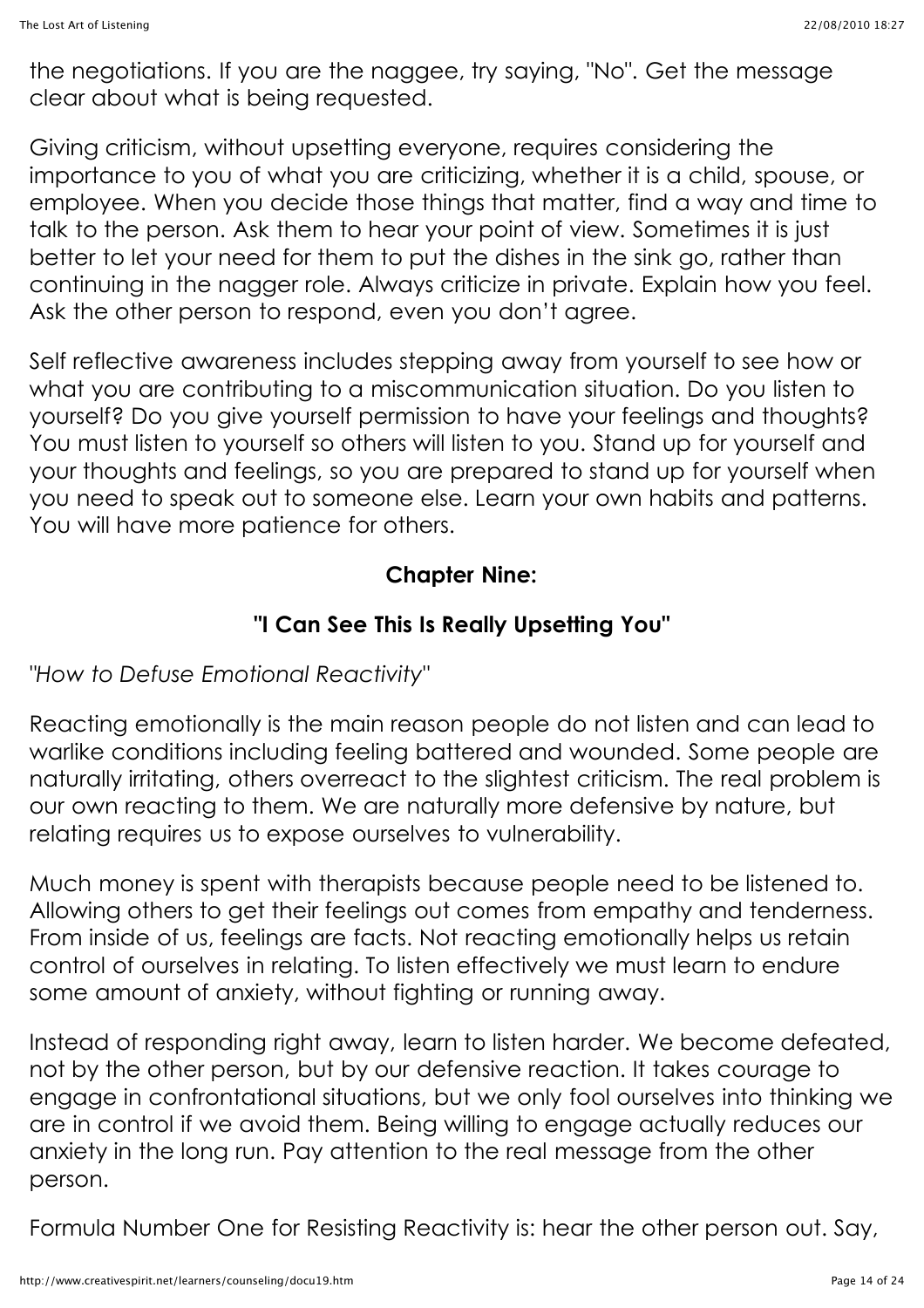"Tell me more." Your speaker just wants to be heard, not necessarily agreed with.

One way to adjust your own reactivity is to plan ahead. When you realize a condition is escalating, plan to listen next time and give the speaker time to fully express. Plan to ask questions instead of reacting. When rhetorical statements are made, respond literally, really answer the statement or question.

Crying is a tool of release of emotions, not necessarily something that needs to be comforted or stopped. Expressing anger angrily gives it a chance to diffuse. Learn to allow a person to express their *feelings*. Often what is said is not exactly the point. A wife asks her new husband to agree to give her grown son some money. The husband gets angry. When they talk and she is allowed to express her real concern, she is just worried about her son. The money was just one idea of how to help. After you have listened to the tirade, respond with your own *feelings*, not your ideas.

How others feel is not your responsibility. They just want to be heard. When someone is very angry, it can seem like the end of the world. Allowing the expression can diffuse the situation to a manageable size. Listening to someone who is angry is not easy. It can help to listen to the upset child within them. Focus on your job-choice to listen. In order to actively respond, repeat back to them what you hear them say. If you find your control weakening, try squeezing your thumb and index finger hard as a distraction to yourself. If you have really had enough, tell them you must have some time out and that you will return to talk later.

When you are the one being criticized, listen. Is it valid? And stay on the topic. Try to avoid taking it as about your whole person. Listen critically. Focus. Ask the other person to elaborate on their position so you can understand. If the assault is especially abrasive, you can respond to the aspect of the attack that offends you. Ask them to be more specific if necessary.

People who complain incessantly also need to be listened to. What is the core problem? The issue is more likely about what bothers them, than about you. Talking does help.

Defensiveness or self assurance stems from the way we were responded to as children. When the desire arises to change the way we react to our parents, we can examine what they do or say that we react to. This is an excellent chance to become more calmly responsive in the rest of our world. Practicing at home can lead to a greater sense of control and can help us discover that reactive part of us. We may find a super-critical mother who was threatened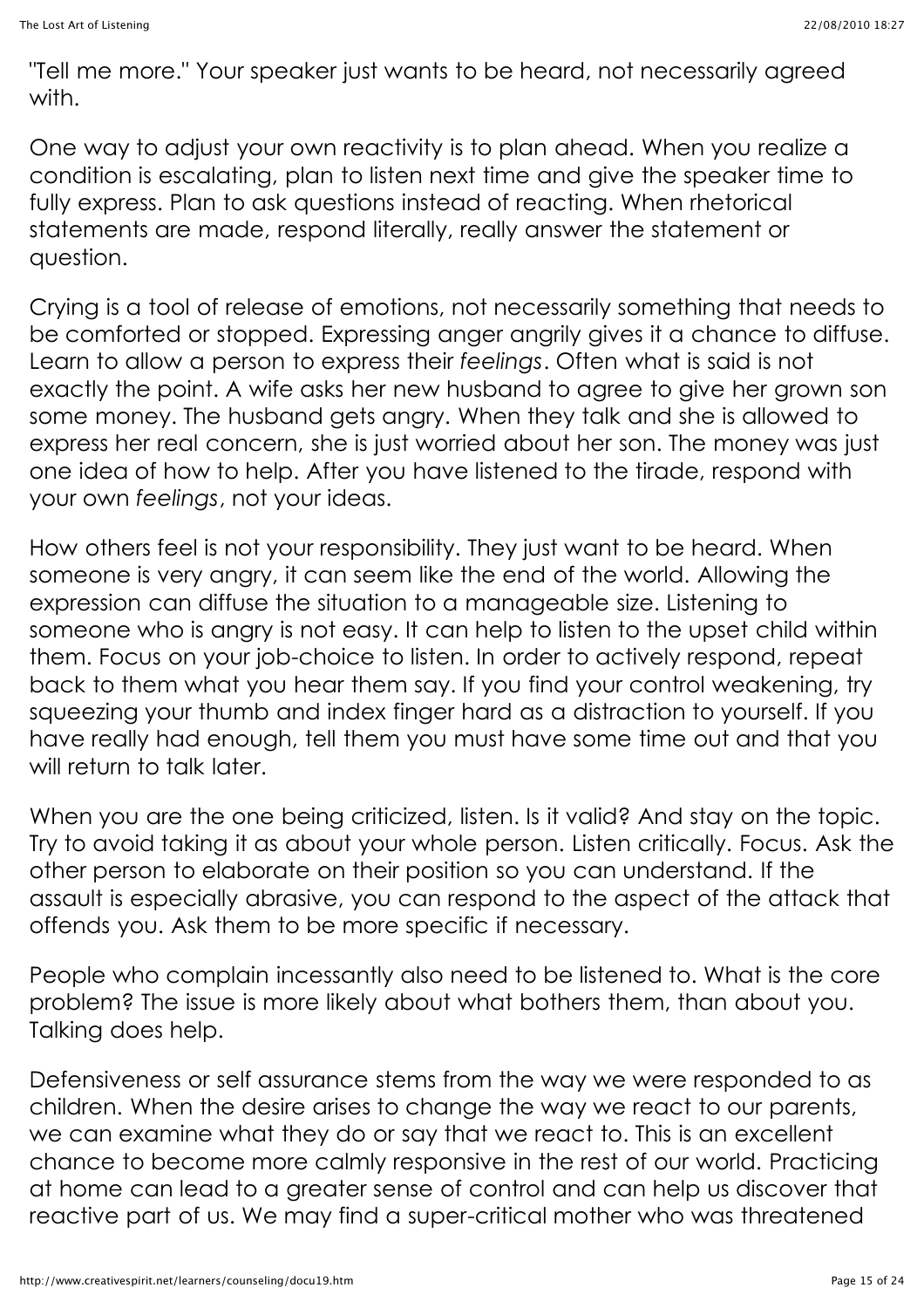by the family growing up and out; or a father who never said much was desperately afraid/unable to talk about anything remotely intimate or close. Step away. See who they are, how they see. The change of our perspective can relieve a lot of pressure. We don't have to change them.

Reacting emotionally develops as relationships continue. Topics that once had no emotional needle, turn on our inner anxieties. Trying to preserve equilibrium by giving in or avoiding just heats us up more. Only you can control you. Pay attention to how much you are critical or avoidant. Aim to be more open and caring. Respect yourself and your partner. A fluid relationship moves together and apart in a dance, neither one threatened by the movement. With people who don't talk much, keep the pressure off and allow them to feel safe enough to open up.

Calm yourself down before launching into any interface. Being anxious can escalate any situation into lack of communication. Remember you are married to a human person with limitations and assets. Making constant demands from your point of view about what he/she does or does not do won't help anything. Sometimes it is more important to just love them and take them as they are. And watch your tone of voice and your timing. Preparing another for a need to talk on sensitive topics can be verbal or even in writing, especially if you expect them to react strongly. And remember that you do not need to be upset just because someone else is upset. You are always in charge of yourself.

Sometimes we must release from our lives people who are intractable. Unfortunately we often think a person close to us is intractable when, with a little effort, the situation could be vastly improved. When someone reacts poorly to something we say, it is possible they are deeply ashamed about something in them. Be sensitive.

Feelings are important to express, whether it is crying at a significant event, or telling someone off. Both are appropriate sometimes. Here, we are discussing overreacting, not denying feelings.

#### **PART FOUR**

#### **"Listening in Context"**

#### **Chapter Ten:**

#### **"We Never Seem To Talk Anymore"**

*"Listening Between Intimate Partners"*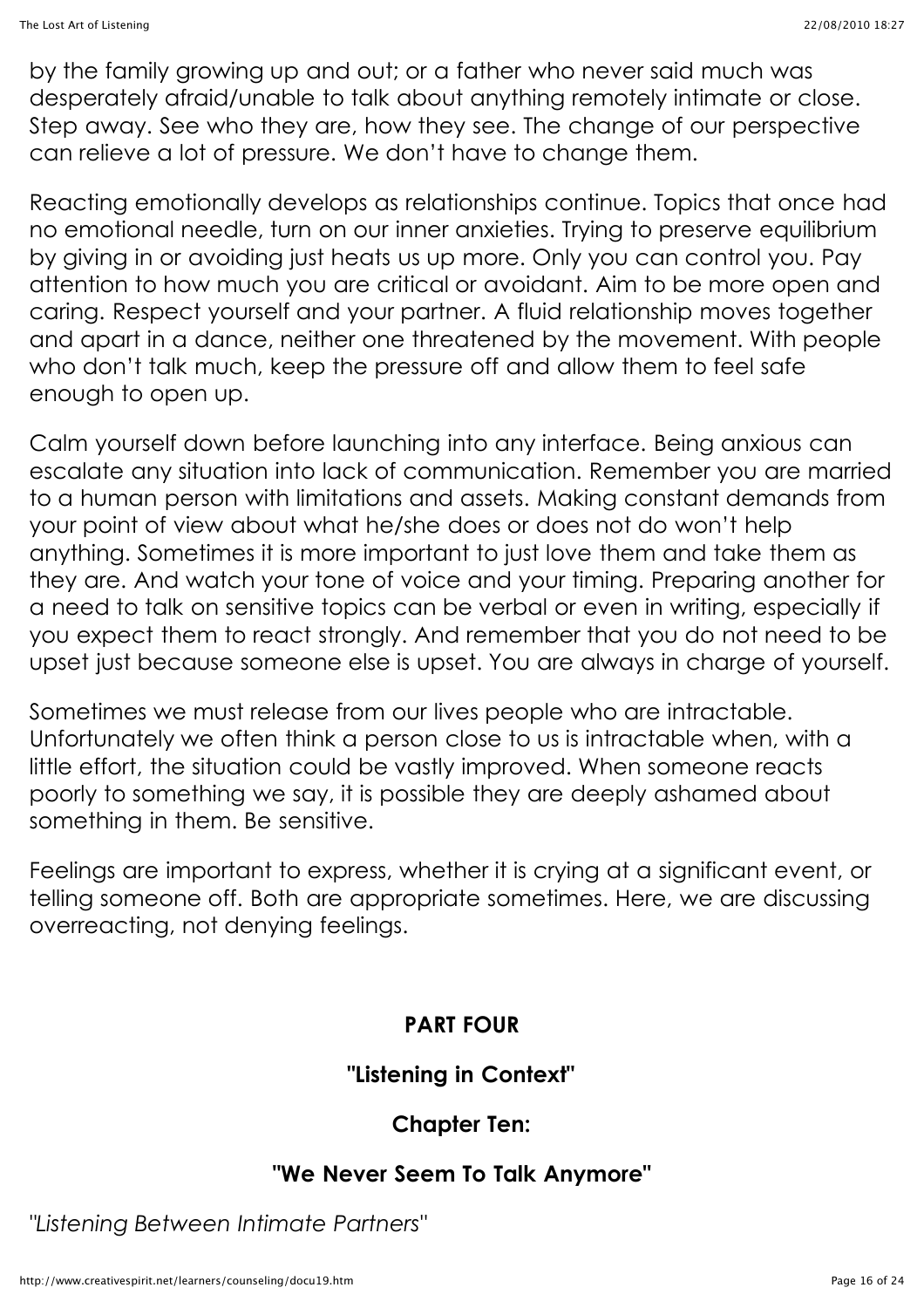When communication has broken down between partners and one of them meets someone of the opposite sex who is fresh and new and listens, the temptation is to abandon the marriage. Marriage does not bring perfection; it brings problems and difficulties, some of which can be solved; we need to learn to live with others.

An example of how our view can be limited to use a stroboscope, a flashing light. Turn on a fan, watch the blades turn. Adjust the flashing light to a certain point and the fan blades appear to stop. The stroboscope puts light on only one spot on the cycle of turning, an analogy of how we limit our view within relationships.

Complementarity governs the connections between people. Our behavior is relative to the other person. Commonly we look outside of ourselves for validation and caring. When it is not available or given, we tend to blame the other person. We expect much too much and begin to focus on those things that hurt us.

To begin understanding, it is helpful to notice the main pattern occurring between each other. How does your partner hurt you? And what is your complementary part in the exchange? We can only change ourselves and our responses. Begin by listening.

Courtship is the time when we ignore or pass off not being listened to, or we forgive and plan to bring in our view later, which may never happen. We even fudge the truth here and there or do not open up with truthfulness. Later, couples revert to their truer selves and begin to wonder who they married. The quality of listening to each other would greatly enhance the developing relationship. Be yourself. Talking comfortably with someone is likely to result in a friendship/courtship that can last.

Couples vary in their needs. One may need more space; the other may prefer closeness. Both feel either attacked or abandoned by the other. Finding a middle ground and awareness of each other's patterns can help them relate better. Entering an intimate relationship brings two people into relaxed boundaries, but the ongoing pressure of too much togetherness can lead to conflict. At the other extreme is the couple who do little together, lead separate lives. In both cases listening becomes limited. Avoidance of conflict builds walls. Family patterns are brought into each relationship with its attendant expectations of the other. Needing each other too much, the couple can become exclusive of others, expecting fulfillment only from each other. Both partners need to enter into a new form of exchange that encourages communication. It is possible, but difficult when only one makes the effort.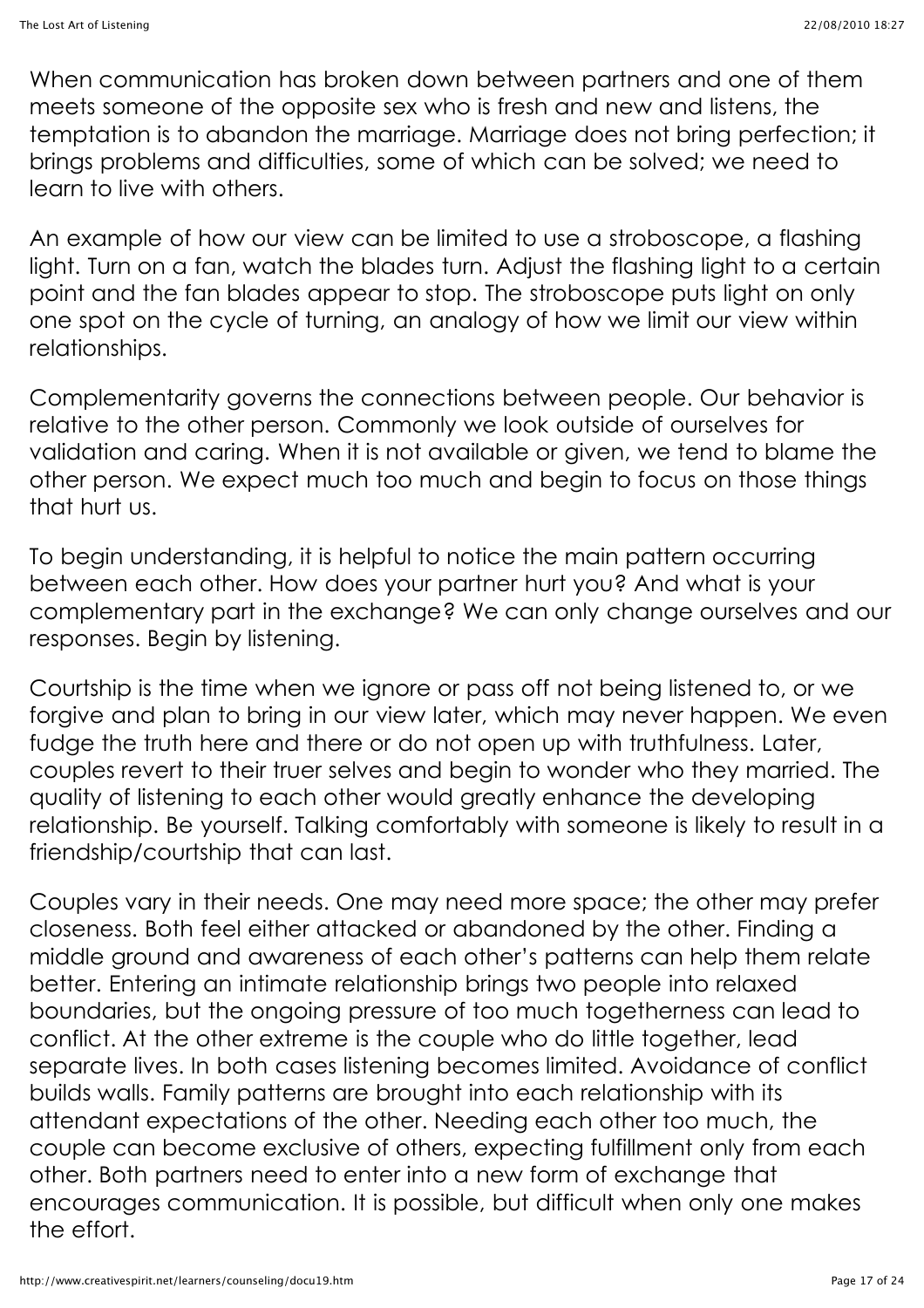We tend to fall into some form of pursuer and distancer. The pursuer talks too much or too loudly, and the distancer pulls away. The pursuer can back off and find other outlets for their needs, not in pouting, but to give the distancer more space. When a pursuer back off, they are likely to notice a rising anxiety inside, which could represent anxiousness in other parts of their life. The distancer needs to be allowed consideration whenever they come forward, no matter what they express, without the pursuer becoming defensive. The distancer can initiate communication on his/her own terms by planning times to talk and to listen. Three steps then have taken place: You changed, the partner responded (sometimes annoyingly), and you now respond. Your response is critical at this time. It can look like there has been no progress. Stay with it, give your partner time and remain calm.

The natural method of behaving for pursuers is being open and experiencing closeness in many relationships. The natural method of behaving for distancers is keeping space from relationships or spending time in busy activity with others. (Emotional distancers can be those who sexually pursue, which is activity but not closeness.) And some people act differently with different people. A person can be a distancer in a spousal relationship and a pursuer with a mother. For a distancer, safety is in distance, especially in those areas where they feel inadequate. The inner anxiety can lead to marital conflict that stems from other areas of the person's life. Pursuers tend to continually talk, often with no resolution, which keeps wounds open.

Couples become a unit in which they are identified as a Couple that makes decisions for the Couple, but each must retain their own identity without disappearing into the other. Dealing with problems needs to be addressed ongoing. Waiting only lets the steam build. It is important to plan to listen. Listening does not imply agreement. But not listening impedes understanding. Keep difficult discussions short and to the point. Wise listening leads to the good accommodations that enhance a relationship. Hearing the same complaints over and over from your spouse about their job may get boring, so enter in, ask questions, create interest. The little things make the difference.

Throughout a marriage the cycles continue. Conflict alternates with peace. Building a history of successful resolution in conflicts builds confidence in the relationship. Trust builds. It is safe to disagree and know you will be heard and will hear and arrive at some understanding. When resolutions do not occur, bitterness and greater distance can happen between two people. Melting these barriers can begin by looking at your expectations. Did you think you married someone else or could change your partner. Expecting others to be like what we liked in our own family and filling the gaps of those things we did not like is making unreal demands. Gauge your partner on his or her own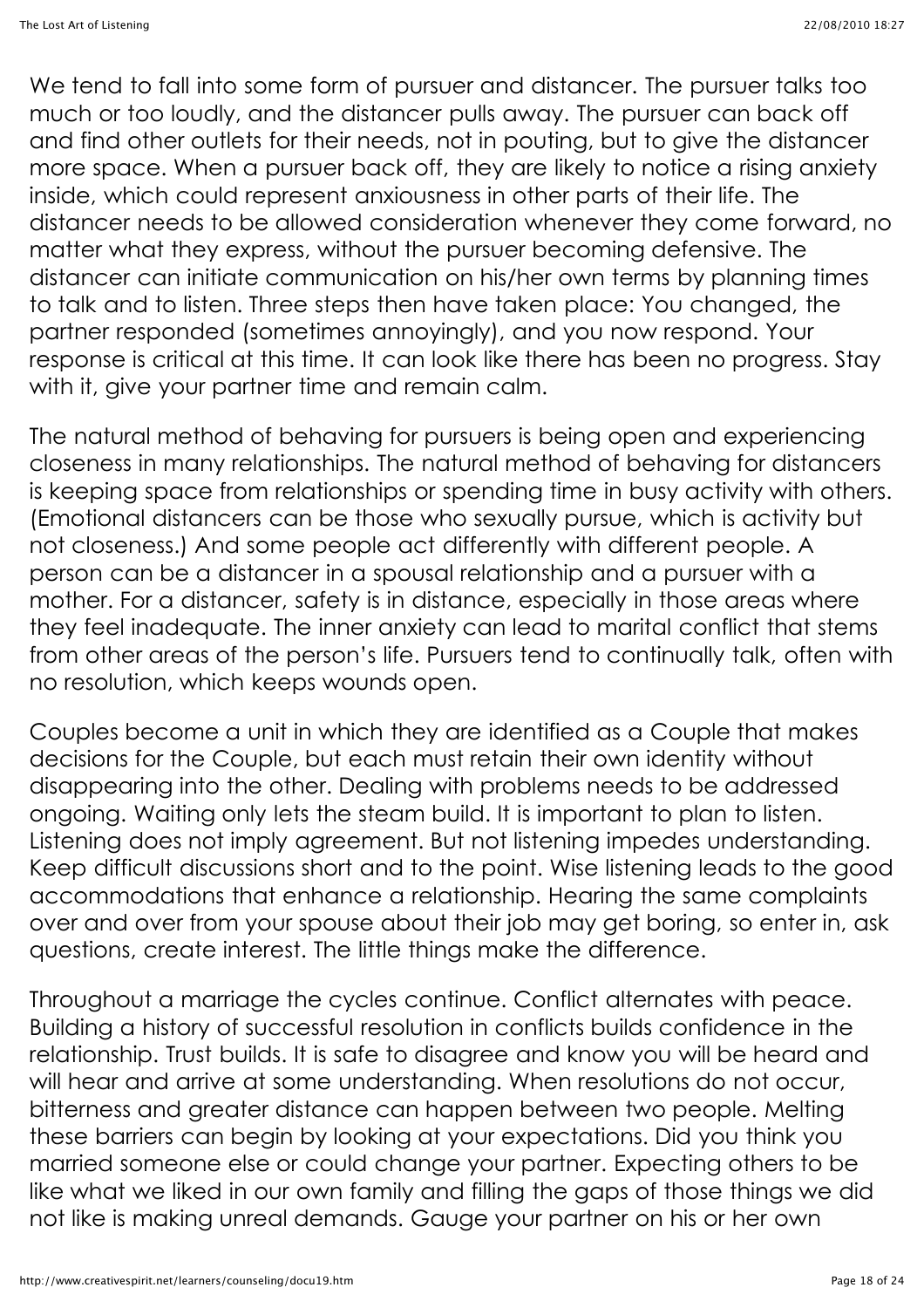merits, not on your built-up expectations nor on your disappointments with him/her. Maturity is looking within ourselves to be who we are and to connect from that genuine self of us.

#### **Chapter Eleven:**

## **"Nobody Around Here Ever Listens To Me!"**

*"How to Listen and Be Heard Within the Family"*

Discovering that communication is a process contributes to understanding that relationships are flexible. Families develop patterns of exchange that are often resistant to change. The greatest limitations to listening within the family include the rigidity of roles, fixed expectations, and pressures to conform. The first time we do the things we do, we do not stop to decide who will do what, under what conditions. We act and react and patterns are begun. The more one does one thing, the less the other does it, such as doing for the children. There are subsystems within the family made up of each individual and each one's relationship to any one other, wife-husband, mother-son, etc. Time to talk and listen between these pairs is often foregone for the whole unit. Having children often starts out bringing husband-wife closer, but more often than not leads to more attention on the children than on the primary two persons with each other.

Parental errors occur primarily in two ways with children: 1) failing to set boundaries and 2) interfering too much with them. There is a difference between allowing children to "express" as they want and allowing them to "do" what they want. Being loving does not abandon rules. Nagging to control is often the method used. It is important to listen to the children first, then respond.

As children grow the relationship between each parent and each child progresses through alternating levels of closeness and growing apart. But when one parent does not listen or talk to their child and begins to complain to the spouse, a triangle is created and direct communication is blocked. Triangles are often shadowed by other strong relationships: a relative, a friend, the parents, sometimes a memory, even your journal. The best-known triangle is the affair in which one partner tries to find that part that is missing in the marriage. Any time we complain about someone to someone else (creating victims and villains), we have a triangle which may seem innocuous, but subtly or overtly undermines the primary relationship. Talking it over with someone else is not wrong, but avoiding direct conversation with the person involved with you undermines the relationship. Taking sides is the name of this game.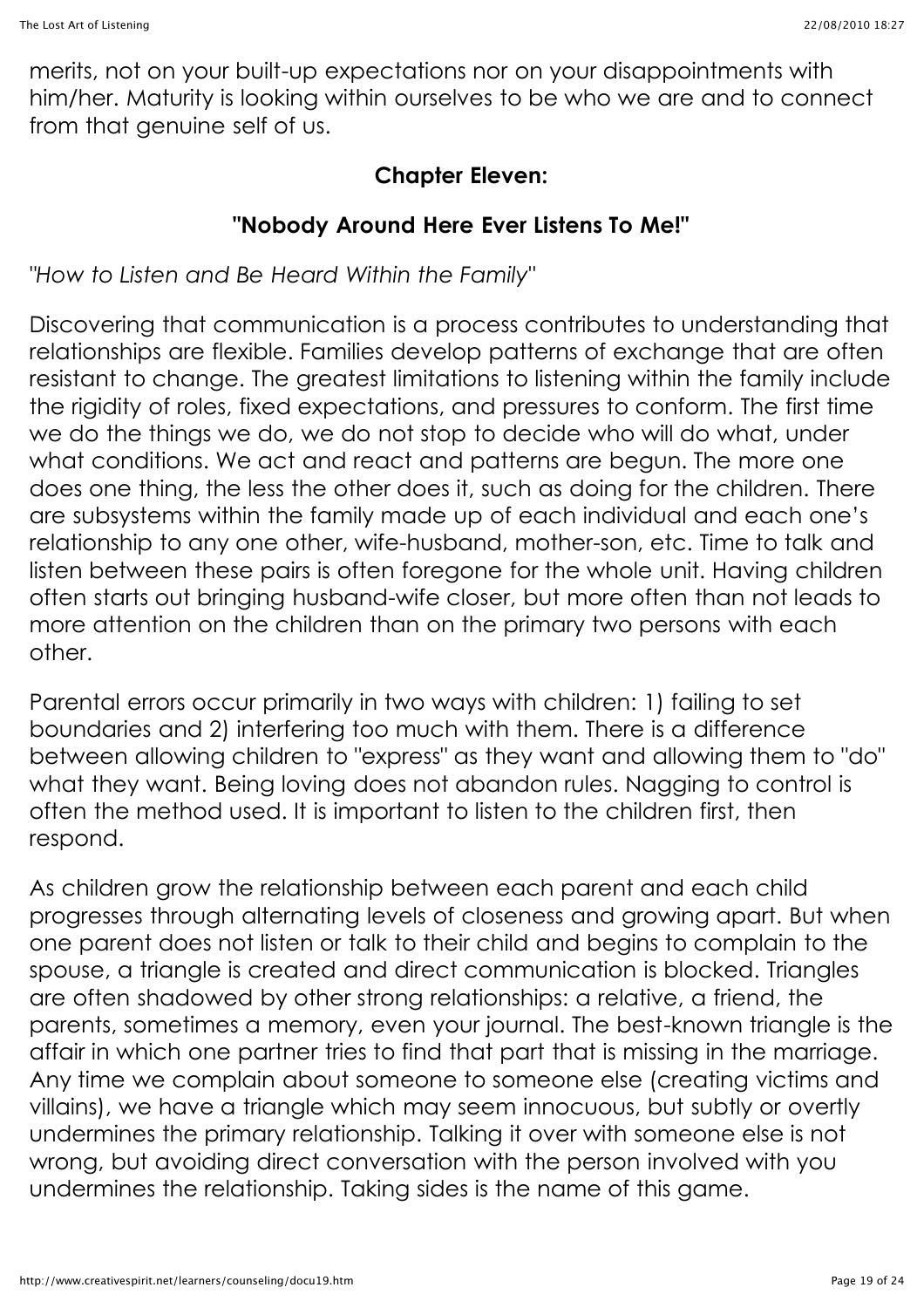The parent role includes nurture and control of the children. Take/make time to listen to them. Distancing from conversational interaction with our children builds barriers. Remember two things: Flies like honey better than vinegar and prepare to hear complaints when you start and continue listening. Distancing is only used for self protection.

Closeness can enhance or inhibit intimacy. A healthy boundary between parents and children allows the parents the proper authority and the children the appropriate amount of autonomy that lets them develop wholesomely with everyone respected for their feelings and point of view. Parents need to "accommodate" to bring a unified front based on communication, compromise, and agreement. Parents in unity back each other up. Parents who are not united can polarize, one being over-strict, the other over-lenient. Polarization occurs around one's inner conflicts. We project onto our partner our inner conflicts. A partner who is angry baits the other until the second partner is angry and acts out the baiter's inner conflict, a classic dependency circle. On the other hand we devalue complementarity that enhances each other.

Listening begins with the baby, the ability to tune in and know what the baby wants or needs. An "easy baby" is one we are tuned to. A "difficult baby" is one we are not tuned to. Some clues that a parent is not listening to their young child come in the form of statements. "Watch out! Don't touch that!" indicate a parent more concerned with the external environment around the child than with the child. "Quiet down; Go wash your hands; and for goodness sake don't touch yourself there!", indicate parents who are selective in terms of what is acceptable, thereby writing into the child lack of self respect or worthiness. For instance, a parent or parents who try to cheer up a frightened child rather than listening, teach that child not to turn to the parents for comfort later. "Don't brag, Honey. It's not nice." indicates squashing a child's dreams along with their self worth. Trying to make children behave can preempt natural growth in them. Remember to react to what they are saying, not just what they are doing. Failing to respond to a child's joy is like a collision making the child pull in and not share so much in the future. Listening with empathy, not sympathy, enables a child to strengthen their own view of themselves that helps them with their peers and instructors.

Major obstructions to listening occur because we need to defend, disagree, or solve any problems. An analogy of empathy is two hands clasped. They are still distinguishable hands but are touching with warm contact. Listening is about following the lead of the speaker, reflecting their statements or behavior, without judgment. Failing at empathy does not harm a child, but deflates them over time. Empathy is vitalizing.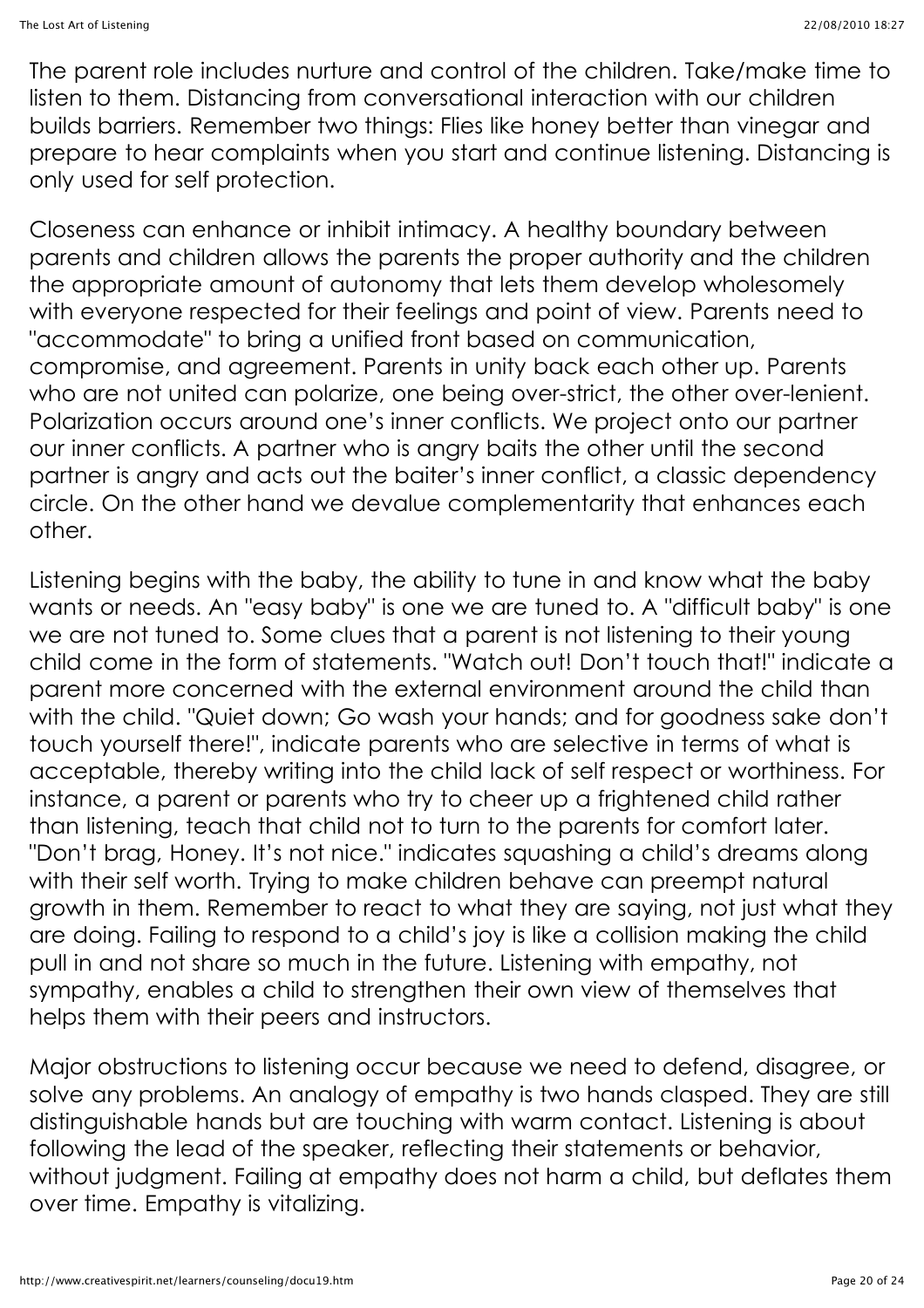By the way, why do parents sometimes fail in part or all of these ways? Children are difficult and it is difficult to always be there for them. Parents are human, too. Timing of needs is not always convenient. The outbursts we make at our children are actually less harmful than a pervasive atmosphere of not responding. But, when parents are clear about their roles with the children, messages are more consistent, firm, and loving. Parents must remember to be in charge to give children a dependable structure. As children grow into their own persons, it becomes more difficult to be the empathic parent who can let them grow independently. Children can be given choices in those things that they can choose and can be given a voice in those things in which a parent will retain decision making. Parents want to mold and control children, rather than allowing them to express their own unique personhood.

Parenting is an amateur sport because just when we get the hang of one age, the child grows into a new set of predicaments. Battles of control contribute to teenagers reputation for being unmanageable. Teenagers are striving to establish autonomy and we react. We can say, "You're right", without losing control. Talking down to teens encourages them to respond rudely. It is important to let them say what they want, then explain why you are saying no, but don't let it escalate into threats. Conflict arises when parents forget the role of the teenager is to grow away from the family as they test themselves. Continuing to listen to them can preserve the connection with them. Working through conflicts can help the teen learn how to navigate through disagreements and confrontations. Listening well leads to trust of your teen. Teenagers who withdraw and then leave the family have not solved their problems of communicating and tend to stay frozen in adolescent patterns.

Family patterns keep family members stuck in roles that support the established system. But families are made up of individuals who often act in courageous new ways to reconfigure the family relationships.

#### **Chapter Twelve:**

#### **"I Knew You'd Understand"**

*"Being Able To Hear Friends And Colleagues"*

Friends and colleagues can be the best listeners because they rarely have the high stakes in us that our families do. Friends are able to listen without needing to control us or feel protective. Sharing a change of career plan with a friend can be easier than with a spouse. The friend is not so threatened, nor needing to take part in the decision in the same way as a spouse or other family member.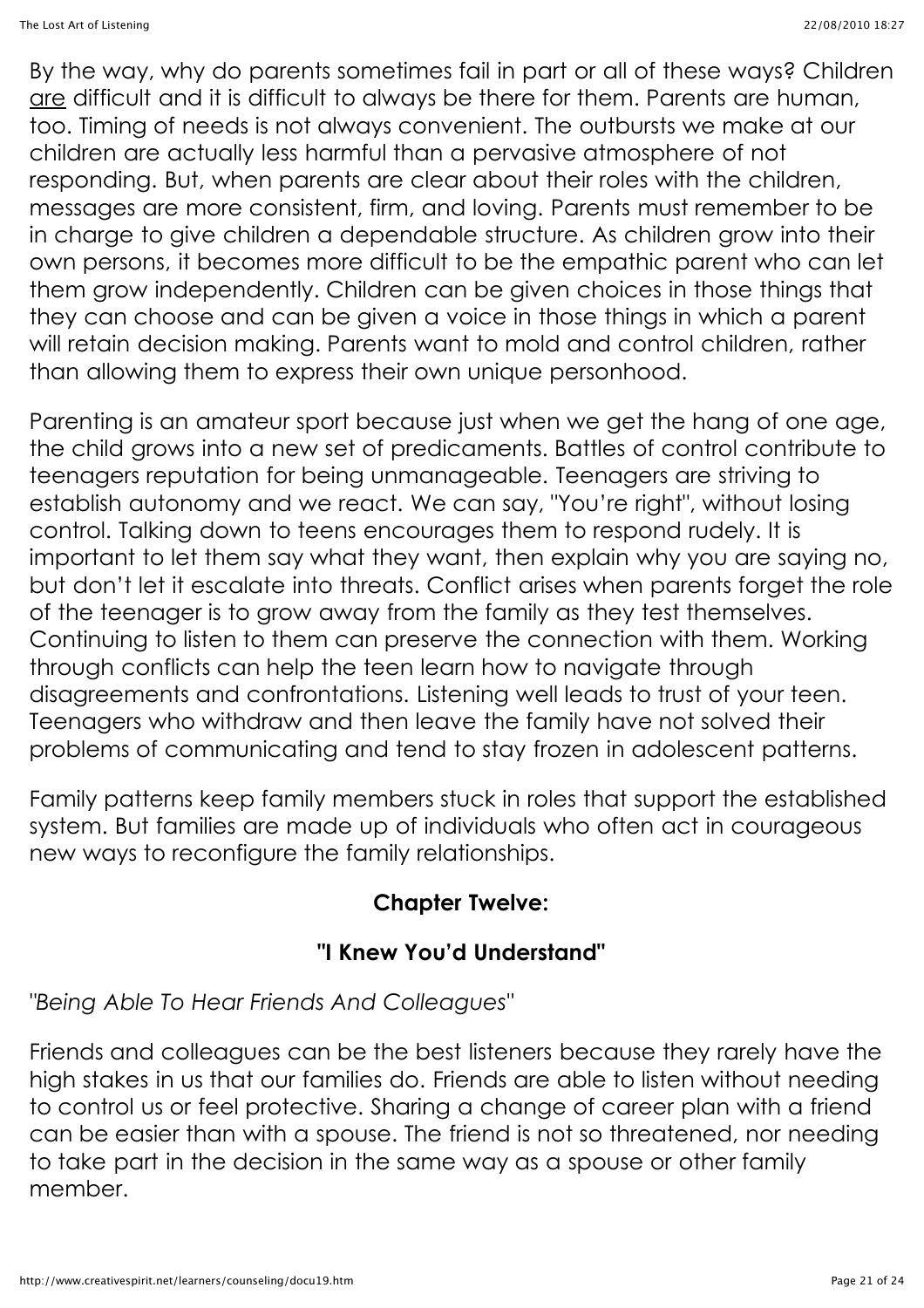Within family relationships there are some subjects that are just not safe to broach. Little misunderstandings are easier to pass over or ignore between friends than in the day to day contact of family. Friends choose to be with us and we choose to be with them. We can talk about almost anything with friends and friendship strengthens and broadens us as we learn more about ourselves and learn more about them. Being listened to makes us feel interesting and vital.

Some things can come between friends, such as lack of time to nourish the friendship. When friends take sides, such as in a divorce or breaking-up situation, friends sympathy for us can be over-protective and castigating about the other person. Friends who try to tell us what to do step over the boundary from listening to telling. We may need to complain about a family member or significant other because we need to vent, not to get advice. Taking sides is judging us and our relationships and has no place in friendships. Empathy includes understanding your friend is in conflict and needs a listener, not a judge. Being with people authentically requires that we take them as they are, not as we want them to be.

Conflict between friends is less likely to be resolved when serious problems erupt between them for two main reasons. First, there is no imperative to remain in the relationship. Second, we are afraid that friends may abandon us if we express feelings of envy, jealousy, or resentment about them. But brooding about it just makes it worse. A way to deal with it is to bring it up with as much awareness of your friend's position as you can. Such as: you find you are the one who calls first all the time. Does your friend really like you? Bring it up by stating that something is bothering you, but you don't want it sound like you are blaming them. Otherwise friendships can just wither away.

Offering suggestions is sometimes something you really want to do with your friend. Ask them first if they would like to hear a suggestion from you. Give it, if accepted. Then drop it. What your friend does with your suggestion is up to them and not an affront on you. You do have the right to state your opinion if your friend is pressing her/his opinion on you.

Sustaining friendship over time is often a function of changing life patterns, behavior, and choices. Sustaining a friendship over time includes continuing to listen when it isn't easy to do, working at it. We do change. Sometimes a friendship can change with us, and sometimes we just need to let the person go.

The workplace is not necessarily a place we expect friendships, but personalities do enter in. It is important to avoid grudges. Grudges occur when our expectations of friendships at work don't materialize. What we want is to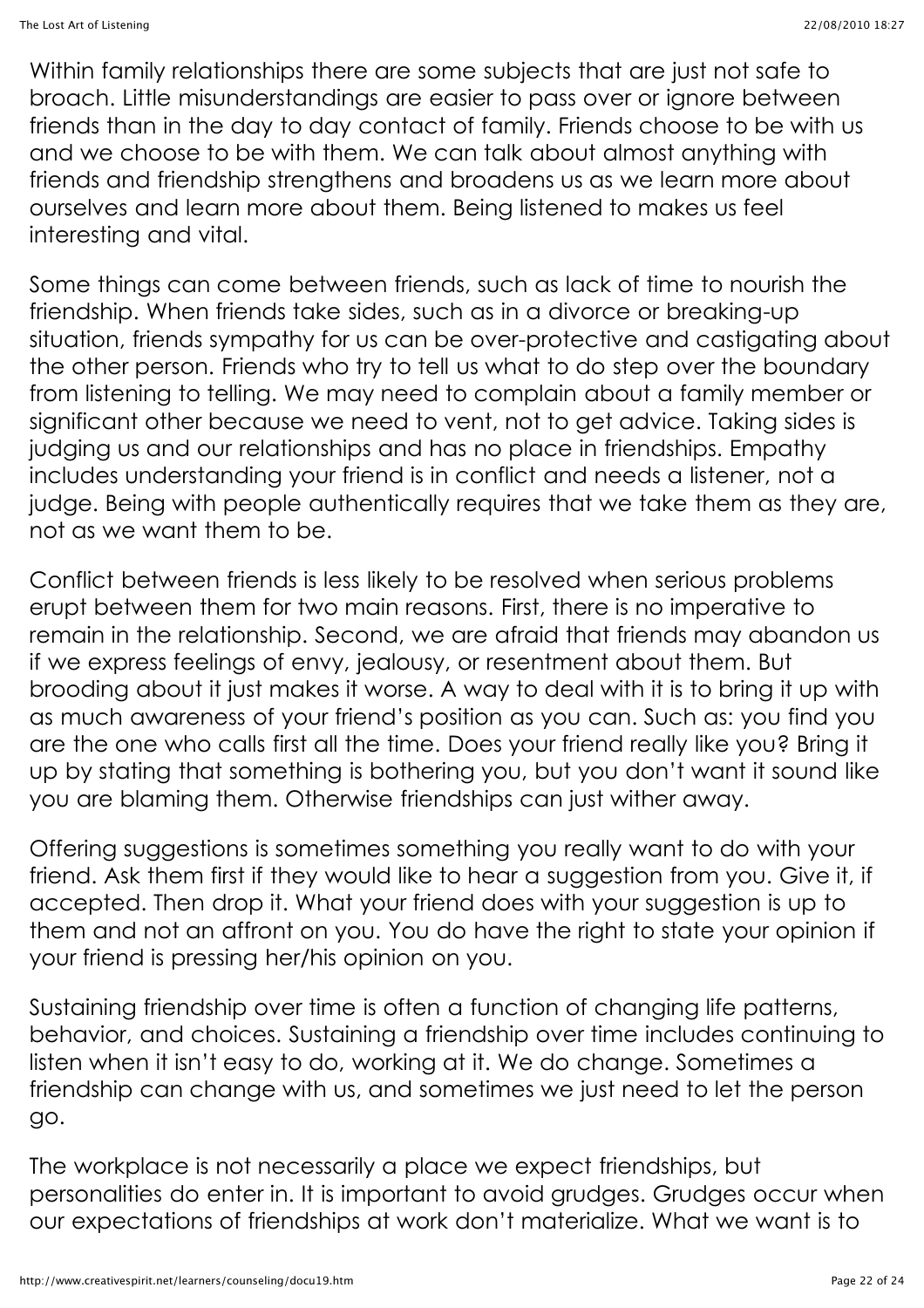be respected and have the dignity to speak up when appropriate, firmly and directly, not with defiance which is attack, but with an ability to dissent which is standing up for oneself.

In the workplace, a good manager is also a good listener. More than that, he/she is a proactive listener, taking an active role in finding out what employees and coworkers think and feel. Listening, sincerely, whether you agree or not, demonstrates care and respect. A large percentage of people are promoted into management with little or no people skills training.

But, what if you are not listened to at work? Workers often degenerate into gossip and chronic complaining. Those who have tried to talk to superiors without success are often trying to change them. We can't control others, but we can change ourselves in relation to them. Bosses are not our parents who will give us kudos just because we are good kids. We need to take ourselves seriously as independent adult persons working in different positions. Don't fall into personal issues, stay focussed on the job and be willing to speak up.

#### **Epilogue:**

Good listening is transforming of people, personally and professionally. Effective listening is more important and sometimes more difficult than we have realized. Reflective listening can be learned, but as with any new skill, it takes practice. Practicing like this may seem artificial at first. But when our communicating has not been effective, it is time to develop more skills. Look at it like a new attitude, an attitude of caring and compassion by postponing your own interests for awhile to listen. It takes effort. Listening is most difficult with our most intimate relationships, but vital. Listening also raises our own emotions and reactions, but gives us an opportunity to learn more self-awareness.

People who don't listen are those who have not been listened to. Our society has many victims who are encouraged to express their victimhood. And, when they become chronic, we get uncomfortable and tune them out more. They then become even more powerless, a feeling reinforced by a world society of poverty, AIDS, crime, pollution, and inept bureaucrats, where it is difficult to imagine that the individual can make any difference. This self-immolation separates people and contributes to even less listening to each other.

Even though it is difficult to move out from this linear thinking into more circular thinking, the rewards of truly listening to one another are great. We become more open, responsive, caring. Benevolent self-interest includes interest in others and contributes to deeper feelings of satisfaction and fulfillment. It brings